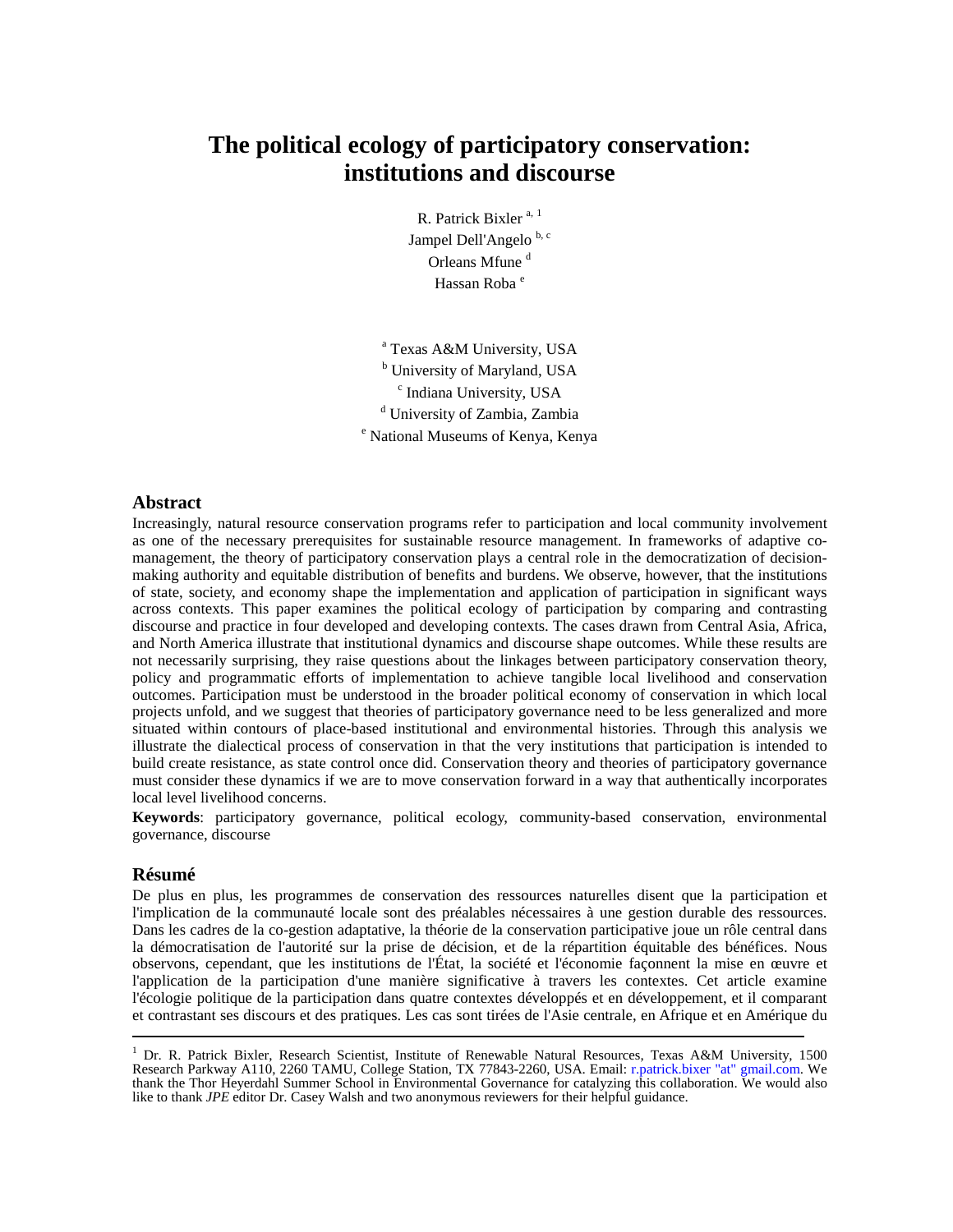Nord et montrent que les dynamiques institutionnelles et les discours sont les facteurs plus important de façonner les résultats des projets. Bien que ce ne sont pas nécessairement surprenant, les études de cas soulèvent des questions sur les liens entre la théorie de la conservation participative, la politique et les efforts de mise en œuvre programmatiques. Les projets cherchent à atteindre des résultats tangibles sur «livelihood outcomes» et le conservation. Mais l'utilisation de la participation doit être comprise dans l'économie politique plus large, dans lequel les projets locaux de conservation se déroulent. Nous suggérons que les théories de la gouvernance participative ont besoin d'être moins généralisée et plus situés dans les contours des histoires territorialisées des institutions et l'environnement. Nous illustrons le processus dialectique de conservation, où les institutions mêmes que la participation est destiné à construire créer une résistance, tout comme le contrôle de l'État a fait autrefois. La théorie de la conservation, et les théories de la gouvernance participative, doivent tenir compte de ces dynamiques si nous voulons aller de l'avant dans la conservation d'une manière qui intègre authentiquement les préoccupations de «livelihoods» au niveau local.

**Mots-clés**: la gouvernance participative, l'écologie politique, conservation à la base communautaire, la gouvernance de l'environnement, le discours

# **Resumen**

Cada vez con más frecuencia, los programas de conservación de recursos naturales establecen la participación comunitaria como elemento necesario de la sustentabilidad. En el marco conceptual del "co-manejo adaptivo", la idea de conservación participativa juega un papel central en la democratización de la autoridad para la toma de decisiones y la distribución equitativa de beneficios y responsabilidades. Sin embargo, observamos que las instituciones del estado, sociedad y economía dan forma a la manera en que las ideas sobre participación están implementadas en una variedad de contextos. Este artículo examina a la ecología política de la participación, comparando su discurso y practica en cuatro lugares, tanto desarrollados como en vías de desarrollo. Estudios de caso en la Asia Central, África y América del Norte ilustran como estas dinámicas y discursos institucionales condicionan sus resultados. Aunque no sorprende, esto llama la atención a los vínculos entre la teoría de conservación participativa, la política pública, y los esfuerzos para lograr resultados concretos en el ámbito de economías locales y conservación. Sugerimos que teorías de gobernanza participativa deberían ser menos generales y mejor ubicadas dentro de historias institucionales y ambientales locales. De esta manera señalamos el carácter dialéctico del proceso de conservación, según lo cual las mismas instituciones que la participación construye crean resistencias, similar a lo que paso anteriormente al control ejercido por el estado. La teoría de la conservación tiene que considerar estas dinámicas si espera realmente lograr las prioridades locales de sustento socioeconómico.

**Palabras Clave:** gobernanza participativa, ecología política, conservacion comunitaria, gobernanza ambiental, discurso

# **1. Introduction**

Participation has gained cache and traction in coupled development-conservation programs and projects all across the world (Cornwall and Brock 2005). Collaborative management approaches that promote joint conservation and development strategies between land management authorities and local peoples have increased substantially in agricultural, forestry, and rangeland systems since the 1980s. This has been mapped out in the historical and conceptual genealogy of conservation discourse and practice (Vaccaro *et al.* 2013). While the notion and theory of 'participation' is rather simple, its implementation has had broad and varying results. Different actors (including NGOs, governments, and international agencies) with different agendas often interpret the notion of participation differently, which influences the way participation is practiced. The practice of participatory governance is subject to the broader contours of environmental and resource extraction interests and knowledges of the invested stakeholders of state and non-state actors. As argued by many critical scholars, participatory forms of nature conservation must be understood as political project in the context of a neoliberal accumulation regime (Khan and Lynch 2013). This paper examines the political ecology of participatory conservation by comparing and contrasting the discourse and practice in four contexts: Kenya, Zambia, the United States, and the People's Republic of China.

We discuss several factors – including existing institutions of power and authority, land tenure structures, the nature of poverty, and challenges of researcher access to concrete processes and outcomes – that present many challenges to such a cross-country analysis. Because of these challenges, multi-country critical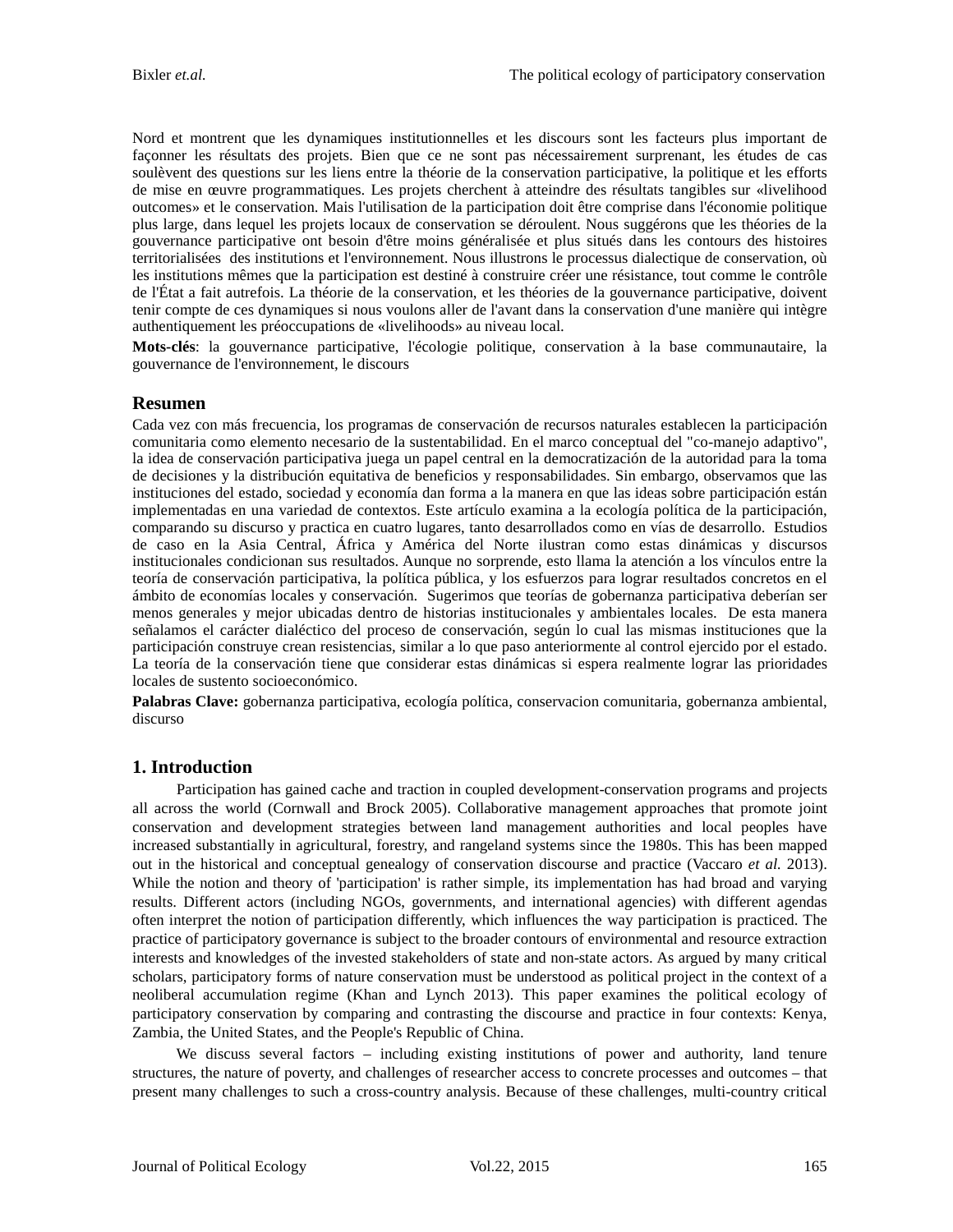comparisons are rare in the literature. Nonetheless, we argue that more cross-country and global north-south comparisons are needed as global discourses such as participation are applied indiscriminately across contexts.

### **2. Participatory conservation, discourse, and institutions**

In the following, we will discuss the literature on participatory conservation, followed by a theoretical framework applied to the case studies. This framework is informed by political ecology and draws on the literature on discourse and institutions.

### *Participation*

For most of the past century, natural resource conservation was characterized by centralized modes of environmental decision making that placed natural resources under the control of state bureaucracies and marginalized local actors who were often dependent on the same resources for survival (see Adisu and Croll 1994) or their livelihoods (Western and Wright 1994). This was the case in many parts of the world where common-pool resources were appropriated from local actors and designated as protected areas where human activities were excluded (Campbell 2000; Hulme and Murphree 1999; Siurua 2006; Sullivan and Homewood 2004). These exclusionary modes of environmental governance were often backed by 'scientific narratives' that represented natural resources as threatened by the activities of local actors in proximity to these resources (Forsyth 2003). In particular, equilibrium thinking in ecological theory was instrumental in forging a conservation approach that favored exclusive control of natural resources by state experts (Forsyth *et al.* 1998; Forsyth 2003; Gillson 2004; Hurley *et al.* 2002; Lankford and Beale 2002). This was in large part driven by the narrative of the *Tragedy of the commons* that represented local actor's exploitation of common-pool resources as 'tragic' (Hardin 1968). Although many authors have noted Hardin was describing a tragedy of 'open access' and not a tragedy of the 'commons', his paper was nonetheless influential in legitimizing the view that common-pool resources required the state or the market in order to avoid tragedy (see Bryant and Bailey 1997; Ostrom 1990; Sullivan and Homewood 2004). It served to reinforce the importance of the protected area approach to conservation, as well as encouraged policy reforms that sought to dissolve common property systems in favor of state and private property.

Over the past 30 years, however, a combination of factors have weakened the hegemony of conservation models based on centralized natural resource management. Many studies have demonstrated the failure of this approach to protect natural resources (Grimble and Laidlaw 2002; Hulme and Murphree 1999; Rinzin 2009) and studies from institutional theorists including Ostrom (1990, 1999) have offered mounting and indisputable evidence for the inherent capacity of local actors to act collectively in order to solve environmental problems (also Roe *et al.* 2009; Scherr 2000; Stringer 2009; Xu *et al.* 2008). In some parts of the world, local people challenged state power and forced it to yield ground, as Banerjee (2001) outlines for the tree-hugging movement in India, and the resistance movement against logging in Borneo. This period has also witnessed a major trend in natural resource management policy and practice, decentralization (Berkes 2010; Larson and Soto 2008). After clear failures of the state to manage natural resources to meet local needs, in the early 1990s community involvement and problem-solving at the lowest feasible level of organization (the subsidiary principle), became alternatives to top-down management of natural resources (Agrawal and Gibson 1999, 2001; Brosius *et al.* 1998; Ribot 2002; Scott 1998; Western and Wright 1994). In a variety of natural resource sectors, developed and developing countries have experimented with shifting natural resource governance responsibilities down from centralized governments to local institutions, thus enlivening the debate about the role of local participation in natural resource management.

These trends and movements have led to the 'enactment' of a new narrative, participatory conservation. Participation as a key dimension for natural resource management has been endorsed by the international environmental community at the Rio Conference in 1992, and gained legitimacy as a style of managing the environment when it was unveiled as one of the key principles of sustainable development. The 1990s saw a new conservation paradigm emerging, one presented as offering win-win solutions to a host of environmental challenges such as deforestation, watershed degradation and depletion of rangelands on the ground, where various actors are involved in defining the goals and means of natural resources conservation. Conservation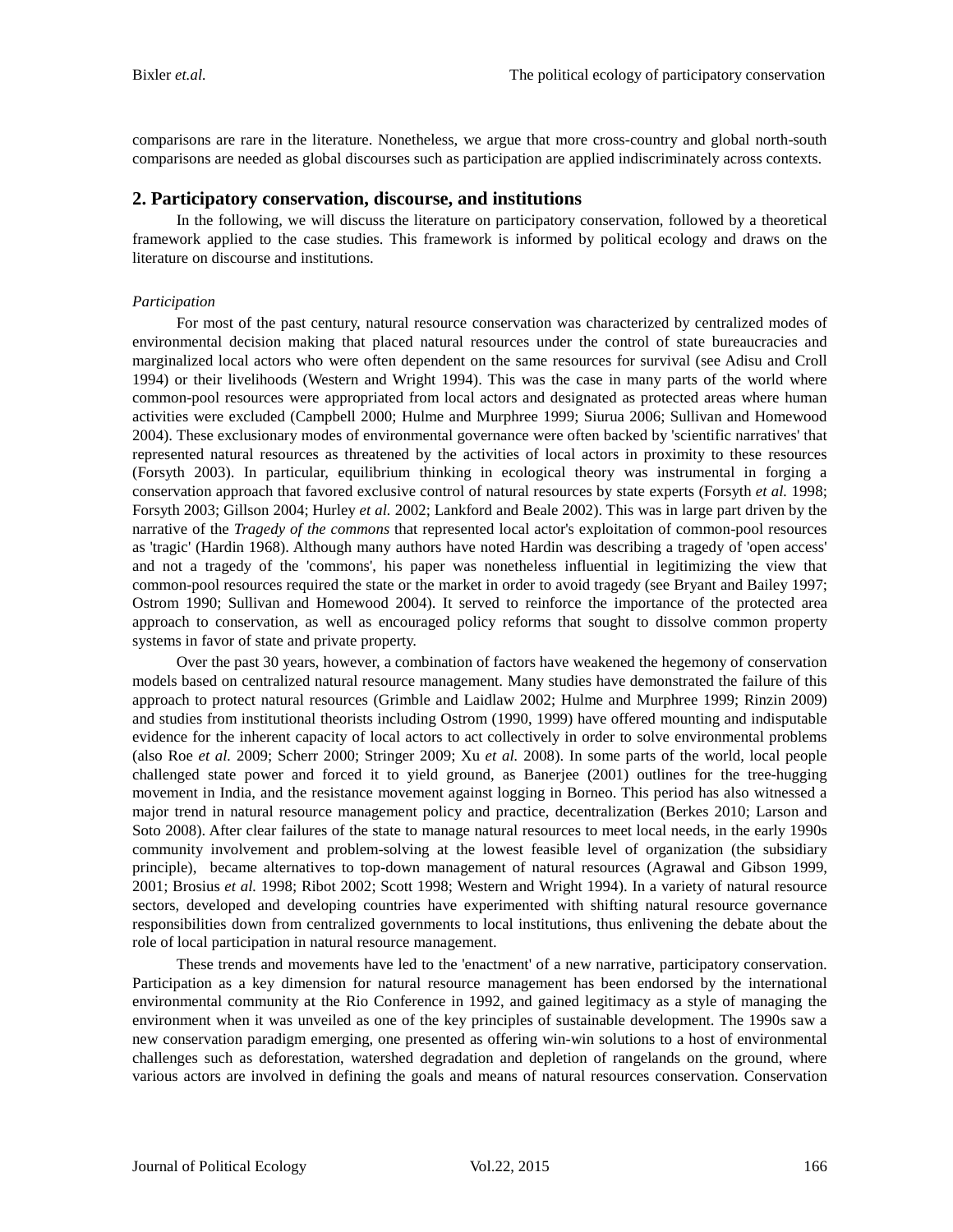theorists and development practitioners have advanced this discourse, one where participation is related to good governance in the form of transparent and accountable actors (Mery *et al.* 2005).

'Participation', as a central tenet, refers to the inclusion of those who are affected or who can affect a decision (Reed 2008; Ribot 2002). Many different typologies exist to delimit the type and kinds of participation, including the degree to which stakeholders are engaged, represented by a 'ladder of participation' (Arnstein 1969; Hobley 1996). One of the most widely adopted is Biggs (1989), who described the level of engagement as a relationship that can be ''contractual'', ''consultative'', ''collaborative'' and ''collegiate.'' Lawrence (2006) built on this, proposing ''transformative'' participation as an alternative top rung of the ladder, and emphasizing the idea that empowerment should lead to the transformation of the communities who are involved. The hierarchical nature of this ladder metaphor implies higher rungs are preferred, but different levels of engagement are likely to be appropriate in different contexts.

Other participation typologies focus on the nature, rather than the degree, of engagement, where information dissemination to passive participants represents "communication", gathering information from participants is "consultation", and "participation" is conceptualized as a two-way flow of communication (Rowe and Frewer 2000). Other typologies distinguish between a participation that is pragmatic and/or normative. Habermas' communicative action theory (1984) suggests participation should be "fair", representing a full range of relevant stakeholders and equalizing power between participants. This conceptualizes participation as a means to an end, that delivers higher quality decisions.

Participation, however, is a very multi-faceted, normatively and ideologically loaded, and a complex term that looks different across social, economic, political, and ecological contexts. Elsewhere, participatory governance is discussed as leading to unjust and illegitimate exercise of power in ways that are tyrannical (Cooke and Kothari 2001). Participatory forms of natural resource management are often delimited to defined projects, have trouble influencing traditional hierarchical and bureaucratic governance structures, and require appropriate training, expertise, and experience to advance to implementation (Cooke and Kothari 2001).

While there is still much promise in the notion of participation, the outcomes of participatory conservation initiatives have not always met expectations (Blaikie 2006). In many instances, governments have been reluctant to devolve power to bodies that are accountable to, and representative of, local people and in other cases they have recentralized power through other means (Nelson 2010; Ribot *et al.* 2005). Whereas discourses of participation at the global level are appealing and relatively uniform, implementation at the national or local level has taken multiple forms and meanings (Blaikie 2006; Cornwall *et al.* 2005). 'Participation' is indeed such an imprecise and ambiguous concept that participatory resource management has often been used as a catch-it-all construct to cover many different resource management arrangements and to serve multiple interests (Sullivan and Homewood 2004). For instance, participatory development has offered a convenient way for the state to maintain existing power relationships and to ensure the silence of the poor (Botes and van Rensburg 2000). As Hobley (2006) presents, participation covers a broad spectrum of forms (Table 1). Participation lacks conceptual clarity, and serious concerns are raised in local contexts during the implementation from theory to practice. With so many resource management programs across the world touting participation, and by proxy legitimation, this article unpacks how participation is captured, particularized and contextualized in practice across our cases.

### *Political ecology as an analytical framework*

Political ecology has gained ground in social-ecological research as a mode of analyzing societyenvironment relationships (Robbins 2004; Zimmerer 2006; Kepe *et al.* 2008; Bixler 2013). According to Simsik (2002), political ecology articulates the motivations, interests and actions of various actors vying for access to and control of resource management. Political ecology provides a useful theoretical framework as environmental issues become increasingly prominent in local struggles, national debates, and international efforts. Specifically, we identify with what Forsyth defines as 'critical political ecology', an approach that questions the neutral validity of scientific explanations in politically charged contexts such as the socioenvironmental field, but it does not negate the existence of a 'real world out there' (2003:11). Such an approach enables this research to focus on the way the discourses of participation are framed in various socio-cultural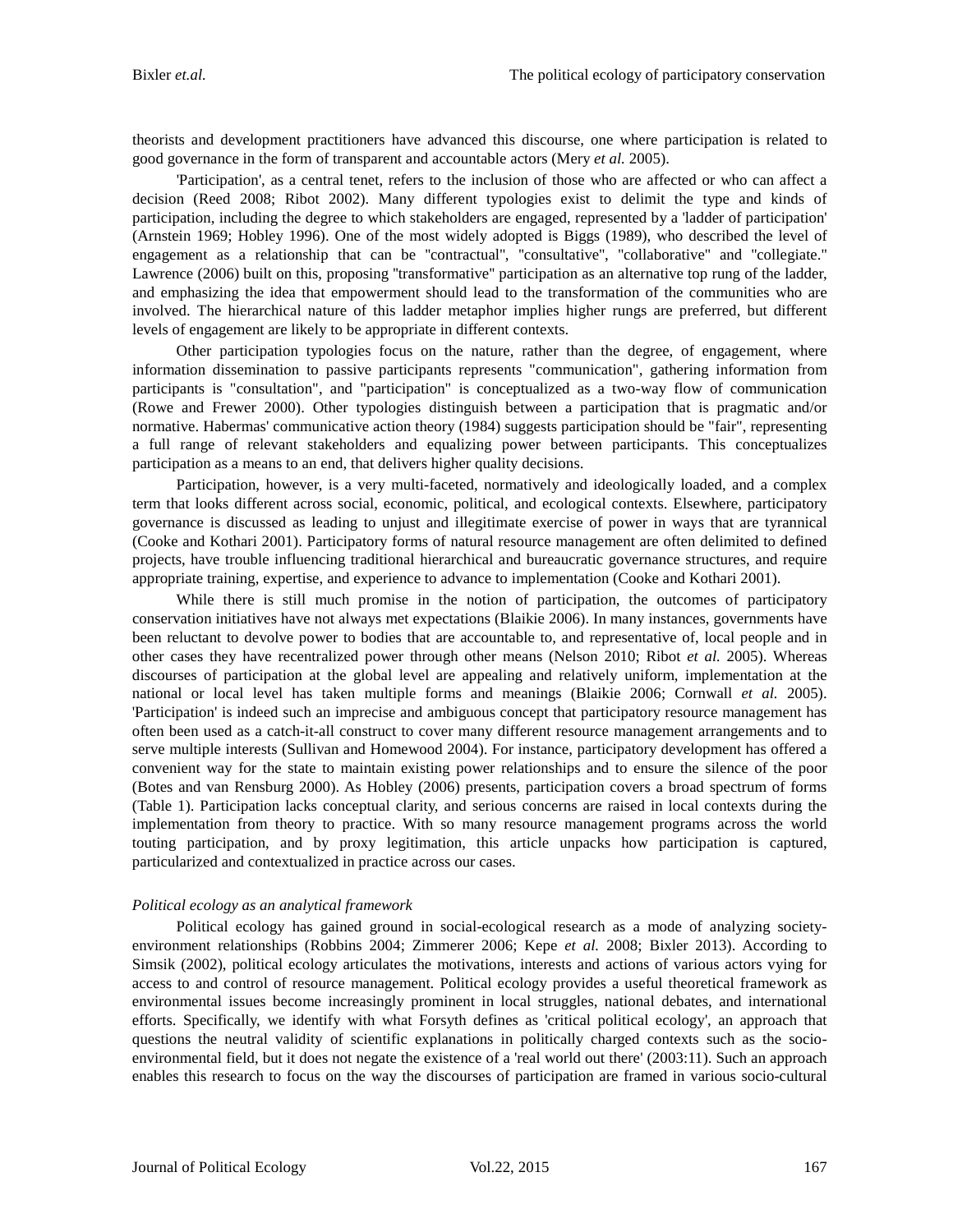contexts and the role of power and social relations in determining the right to access and management of natural resources (Berkes 2004; Brown 2003).

| <b>Typology</b>                          | <b>Characteristics of each type</b>                                                                                                                                                                                            |  |  |  |
|------------------------------------------|--------------------------------------------------------------------------------------------------------------------------------------------------------------------------------------------------------------------------------|--|--|--|
| Manipulative<br>participation            | Participation is a pretense (people's representatives on official boards but unelected<br>and have no power).                                                                                                                  |  |  |  |
| Passive<br>participation                 | People participate by being told what has been decided or what has happened                                                                                                                                                    |  |  |  |
| Participation by<br>consultation         | People participate by being consulted or by answering questions                                                                                                                                                                |  |  |  |
| Participation for<br>material incentives | People participate by contributing material resources (e.g. they contribute labor)                                                                                                                                             |  |  |  |
| <b>Functional</b><br>participation       | Participation is seen by external agents as a means to achieve programme goals. In<br>this case, people are only co-opted to serve external objectives, while all major<br>decisions have already been made by external actors |  |  |  |
| Interactive<br>participation             | People participate in joint analysis, development of action plans, or formation or<br>strengthening of local institutions. Groups take control over local decisions and<br>determine use of available resources                |  |  |  |
| Self-mobilization                        | People take initiatives independently to change systems and develop contacts with<br>external actors for resources and technical advice                                                                                        |  |  |  |

Table 1: Typologies of participation: how people participate in natural resource conservation (Hobley 1996: 8).

By bringing attention to more broadly defined relations of power and difference in interactions among human groups and their biophysical environments (Gezon and Paulson 2005), political ecology provides a tool kit of concepts to look beyond the local community to explain resource use and power dynamics in everyday interactions and formal policy arenas and across multiple scales. We use political ecology to examine the factors that shape relations of power between different social groups the biophysical landscape, and global processes. By doing so, we challenge the prominent interpretations of participatory conservation. As Figure 1 illustrates, we are particularly interested in the interplay between discourse and institutions across levels of governance in producing participatory conservation across our case studies.

# *Discourse*

There are many ways to conceptualize power in political ecology and elsewhere. For example, when discussing the human/society/nature nexus in co-management conservation, Khan (2013) discusses power in the context of the *critical moment* involving the actors and the event itself. We argue here that the broader discourse frames the power relations in that critical moment, by legitimizing and (de) legitimizing institutional arrangements (Hajer 1995). In assessing discourse, we largely draw on a Foucauldian discursive notion that focuses on the 'non-material' dimensions of power. Researchers utilizing such approaches tend to analyze the broader role of discourses in promoting certain participatory conservation practices or environmental projects. In other words, power is analyzed by signifying the role of discourse and the politics of the presentation of facts. Escobar urges the need to understand nature as a 'social construction' wherein language is 'an active agent' (Escobar 1996, 1999). Discourse is often created, owned and advanced by socially and culturally defined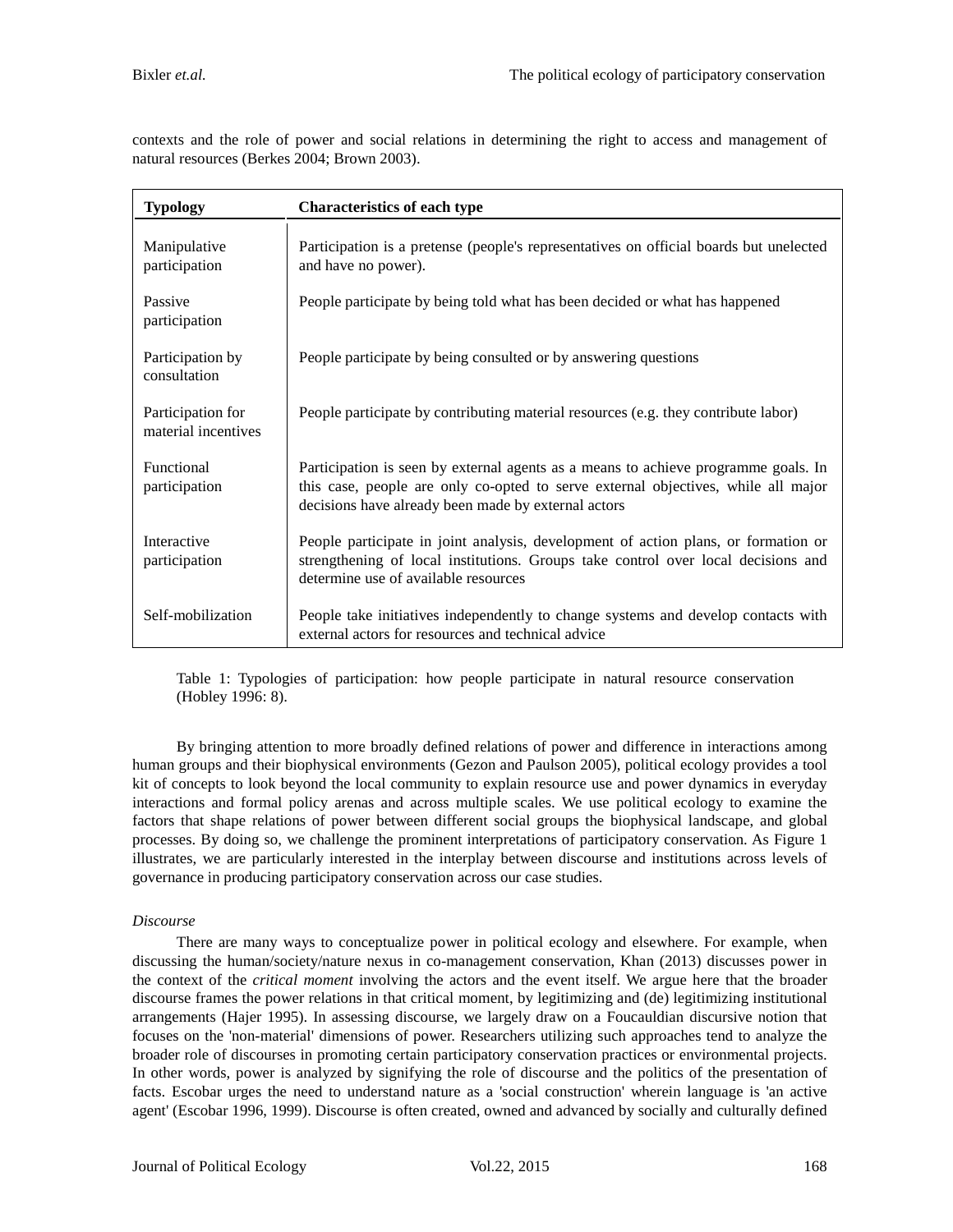groups (operating at the global, national and local levels). For example, Khan and Lynch describe how bilateral and multilateral donor organizations, as well as the United Nations, endorse the language of decentralization and participation but in doing so "…made *poverty* responsible for the degradation of protected areas, not the capitalist mode of production" (2013: 113, emphasis in original). In this regard, participatory conservation is a product of socially mediated interests (Simon 2004), as members of social groups play an active role in the production, reproduction and transformation of participation through written forms and documents (Taylor 2013).



Figure 1: Multi-level framework of political ecology as applied across case studies.

Social groups that have been most successful at perpetuating and popularizing their discourse are those that have the power and the means to do so. In the context of environmental discourse (including the discourse of participation), for example, multilateral and international environmental agencies, donor agencies and other actors with access to scarce power resources (legal, financial, political) have been able to advance their interests, allowing their discourse to be translated into policy prescriptions and to shape institutional arrangements that guide access to, and use of environmental resources (Adger *et al.* 2002; Barr *et al.* 2009; Taylor 2013). A political ecology of participatory conservation is focused at this intersection of discourse and institutions.

### *Institutions*

Institutions can be understood as "the humanly devised constraints that structure political, economic and social interaction" (North 1991:97) or "the rules of the game" (Ostrom 1990:3). Institutions are important because they are the most malleable among the different determinants of human-environment relations. It is through institutions that humans attempt to exercise control of natural resources and environmental regimes (Young 2008). Epstein *et al.* (2015) argue that institutions contribute to successful natural resource conservation by providing "fit" with social-ecological systems. Following Ostrom (2011), an institutional framework should identify the major types of structural variables that are present to some extent in these institutional arrangements, but whose values differ from one type of institutional arrangement to the next. Institutions are multi-level and include nested arrangements of decisions such that situations of broader scope (i.e., defining constitutional choices) can elicit a more or less participatory mode of behavior at lower levels of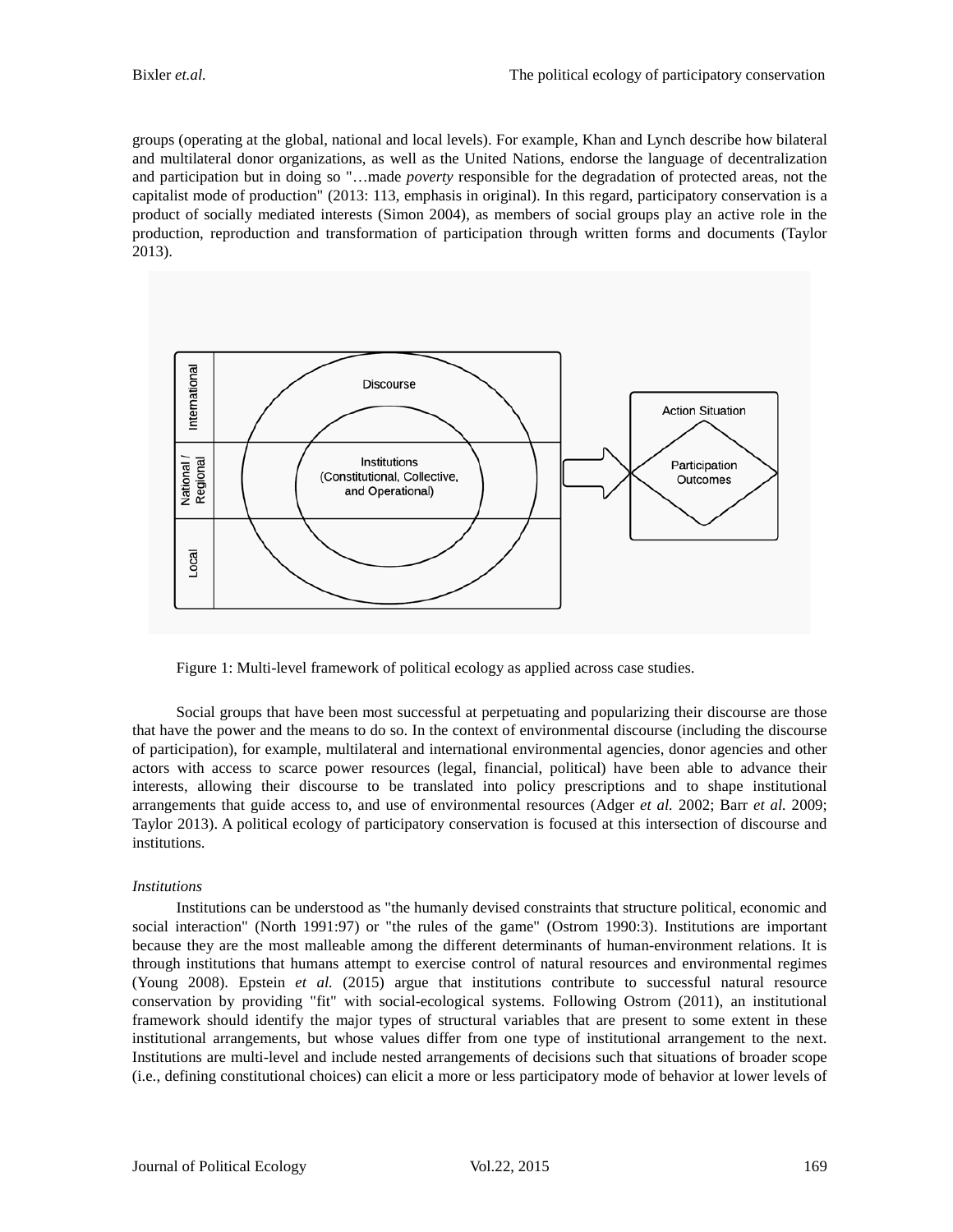implementation. As outlined by McGinnis (2011), the different institutional levels require consideration in any institutional analysis include (from the higher level to the lowest level):

- *Constitutional*: the processes through which collective choice procedures are defined, including legitimizing and constituting all relevant collective entities involved in collective or operational choice processes;
- *Collective choice*: the processes through which institutions are constructed and policy decisions made, by those actors authorized to participate in the collective decisions as a consequence of constitutional choice processes; and,
- *Operational choice*: implementation of practical decisions by those individuals who have been authorized (or allowed) to take these actions as a consequence of collective choice processes.

Understanding the opportunities and constraints at these different levels, as well as at what points discourse influences and interacts, can provide insight into what shapes participatory conservation outcomes.

In an institutional analysis, the first step in analyzing a problem is to identify a conceptual unit – an action situation – that is used to describe, analyze, predict, and explain behavior within institutional arrangements. Action situations are the social spaces where individuals interact, exchange goods and services, solve problems, and dominate one another (Ostrom 2011). The action situation comes from a policy analysis diagnostic tool, the Institutional Analysis and Development framework (IAD), that has been used for the analysis of very different issues where humans interact within norms and rules that influence their choices, behaviors and decisions (Hess and Ostrom 2007; Kiser and Ostrom 1982), including a significant body of interdisciplinary research on local common property arrangements and environmental conventions (Ostrom 1990). The (IAD) has been extensively used for the study of CPRs and common-property regimes in the field of natural resource management (e.g. Agrawal 1999; Oakerson 1992; Ostrom *et al*. 1994) but also for other complex interdisciplinary research tasks, for example the study of government incentives, the analysis of institutional impacts on monitoring and evaluation in development projects (Gordillo and Andersson 2004) and institutional analysis of reforestation policies (Clement and Amezaga 2008). The IAD framework approach is used in such a large variety of empirical settings because it is helpful for identifying and rigorously analyzing the structure of a situation, in particular the influence of the rules, the essential characteristics of the actions and events taking place and the main actors, subjects, and communities involved (Ostrom 2011).

The IAD framework has notably been used to identify drivers of collective action in natural resource management. Its typology of rules provides a sound basis for understanding the role of institutions across multiple decision-making levels. However, a recurrent critique of institutional analysis is that it does not highlight the role of power and politics. To address this limitation, Clement (2010) proposes a modified "politicized" version of the IAD that takes into account the assessment of policy change and policy impacts, across multiple levels of governance with a focus on "why local factors matter" (Clement and Amezaga 2008). Following Clement's IAD interpretation, it is important to integrate analysis of multiple governance levels and to include political aspects of the structuring transmitted through discursive practices (Clement 2010; Hajer and Versteeg 2005). In our analysis, we set 'participation' as the center of the action situations observed in the different studies (Figure 1).

### *The intersection of discourse and institutions*

Scholarship on community-based natural resource management (CBNRM) is an important subset of the participatory conservation literature that has identified local context as a key explanatory factor driving the effectiveness of a participatory intervention (Waylen *et al.* 2010). We argue that it is at the operational level of institutions – the very local level – that we see the misfit between the institution of participatory conservation, and the discourse that guides it. The operational level includes the social-cultural, political, economic and ecological contexts in which actors attempt to implement participatory programs. A key element of the operational level is the 'community', often identified as the local actor and recipient of devolved powers in participatory discourse. Often, the notion of community is simplified with most of the participatory approaches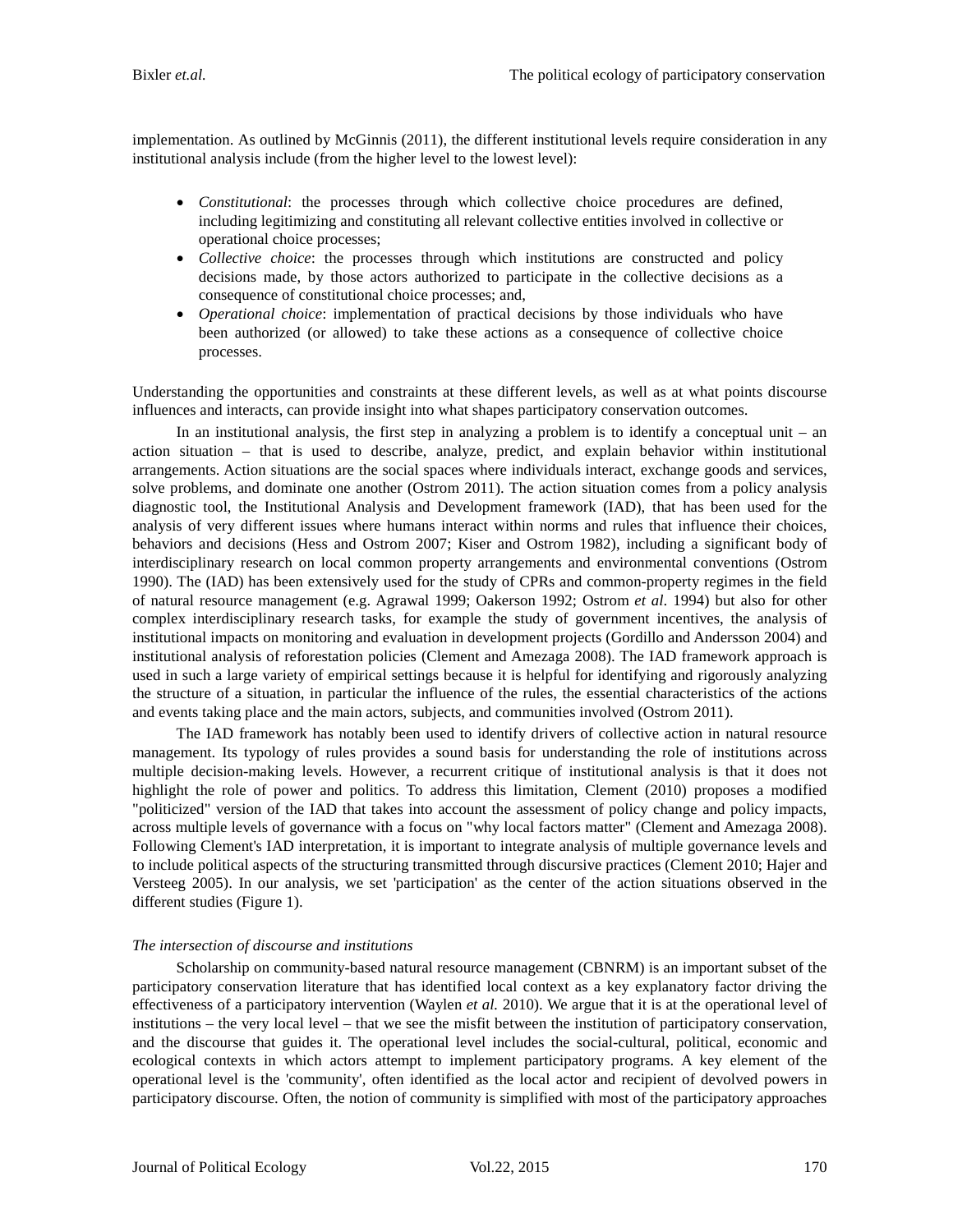assuming that a community is a homogeneous entity. According to Barrow *et al*. (2002: 25), a "…community is usually defined as 'a social entity, bound by a common cultural identity, living within defined spatial boundaries and having a common economic interest in the resources of an area." Similarly, McCarthy (2005) notes that communities are often considered bounded, coherent social actors, rather than as terrains of struggle. This serves well to describe small social aggregations where the household and village level are the basis of organization of much of a rural area. Essentially, it typifies 'communities of place' where rural farmers are sedentary and reliant on arable land (Barrow *et al.* 2002).

However, in practice, communities seldom exist in a simplistic way and are characterized by their fluidity (Fabricius *et al*. 2005; Sayers and Elliot 2005; Siurua 2006). Everywhere, communities are continually being reworked by resettlements, migrations, livelihood practices and other factors (Barrow *et al*. 2002). Communities are highly complex and heterogeneous. They are differentiated in terms of social variation (e.g. gender relations), stratification (wealth and power), common interests, ethnicity and resource use (Barrow *et al.* 2002; Barr *et al.* 2006; Cooke and Kothari 2001; Hobley 1996). More often than not, the practice of participation suffers as the definition of community is conveniently skewed to favor the most powerful actor so that their vested interests are accommodated with little resistance.

The challenges of simply 'transferring' community-based conservation across contexts have been noted (Bixler and Taylor 2012), as well as the many barriers to participatory governance and transparent and accountable institutions that incorporate community interests and livelihood concerns (Western and Wright 1994). The CBNRM literature relies heavily on normative rather than empirical conceptualizations, and empirical studies often show that actual devolution and power-sharing from governments to community institutions is limited and, in some cases, non-existent despite its policy intent and rhetoric. As policy analysis of devolution and decentralization have indicated, the role of the state is still central in many cases of community-based natural resource conservation and management, much to the chagrin of CBNRM proponents.

# **3. Methods**

The methodological nature of this research collaboration is grounded in an interdisciplinary effort to understand the dynamics of political ecology across a range of contexts and researcher experience. The researchers, who are from three different continents, were brought together at the Thor Heyerdahl Summer School (THSS) in Environmental Governance in June 2011. The first annual two-week THSS was hosted by the Department of International Environment and Development Studies, Noragric, at the Norwegian University of Life Science in Aas, Norway. The Summer School creates an arena for critical reflection on the present status of theory and practice in the field, and an opportunity to discuss alternatives to current developments and solutions. While participating in this summer school, the researchers began a process of discovery to uncover dramatic similarities and stark differences between their selected research case studies and the theory and practice of political ecology.

From this common ground, we developed a similar body of participatory indicators to assess the theory of participation in natural resource management across our cases (as discussed in the preceding section). This first collaborative step ensured consistency across the definitions of the indicators and criteria, and enabled a comparison of the key findings so that common conclusions could be developed across the studies. Despite the post-hoc nature of our comparative analysis, we find overwhelming areas of compatibility, comparability, and insight when applying a political ecology framework across the different case areas.

### *Data collection*

Over four years and across the four case studies, 312 interviews were conducted with a very broad spectrum of stakeholders, including (but not necessarily limited to): pastoralists, ranchers, government officials, non-governmental organizations, policy makers, and key community leaders. Additional data was collected through participant observation and analysis of archival data and policy documents. It is important to note that what we present here is a comparative study, rather than a deep analytical analysis of the interviews in each case. For more depth on each case, we refer to the specific studies published (e.g., for Kenya see Khalif and Oba 2013 and Roba and Oba 2013; for Zambia see Mfune 2014; for China see Dell'Angelo 2012; and for the USA see Bixler and Taylor 2012). We compare these four cases on the basis that they provide compelling contrasts across geo-political contexts where the notion of participation is seen as being at the core of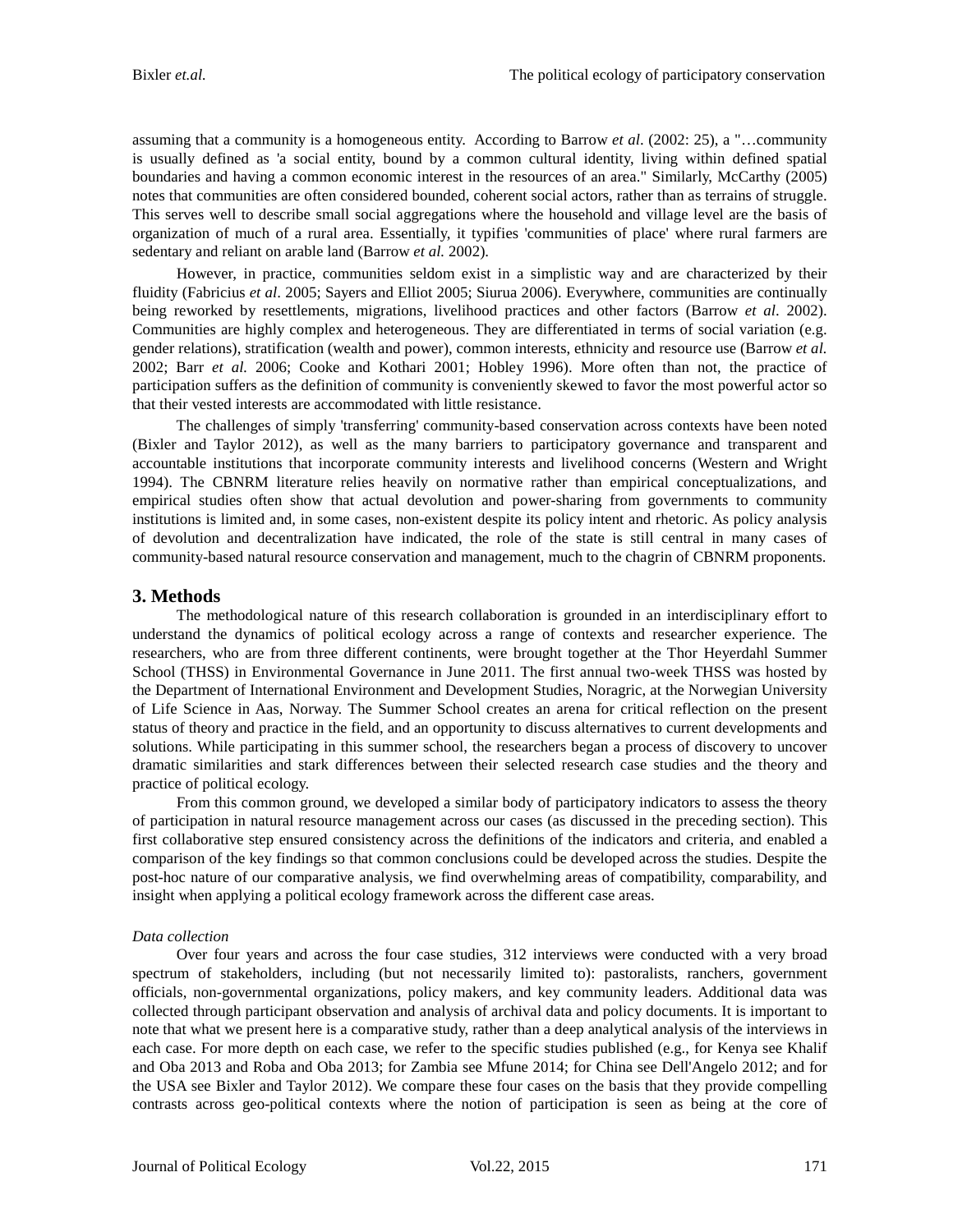respective natural resource conservation policies or programs. Moreover, each case concentrates on a different type of natural resource. This not only shows how participation has been widely accepted and deployed in different geo-political contexts, but also across different resource types.

# **4. Case Studies**

### *Zambia: the Munyeta Reserve*

Conservation of natural resources in Zambia has historically been dominated by use of the protected area 'fortress conservation' model. However, over the past two decades, a shift in policy has seen the state embrace a discourse of participation that has triggered regime change in the management of protected areas. This transition, however, is characterized by contestations between various actors involved in it, as illustrated in the case of Munyeta Reserve (located in central Zambia). Munyeta Forest Reserve is part of the Miombo eco-region that is dominated by tree species belonging to the *Brachystegia, Jubernardia* and *Isoberlina* genera. Its range of hills and hydrological characteristics makes it an area of outstanding scenery. The area was designated a protected forest in 1980 for the purpose of protecting its rich biological resources, its range of hills and water catchments. Although the state adopted an exclusionary approach (i.e. fortress conservation), implementing restrictions was problematic given its size (with 12,000 hectares and a land surface boundary of 42 km) and the complications involved in enforcement of forest rules and monitoring exploitation. As a result, over the last thirty years, the reserve has been characterized by extensive deforestation resulting from human activities including illegal settlements, charcoal production, livestock grazing and farming. Communities inside and outside the reserve depend on it for their livelihoods, but the state distinguishes these groups based on their legal status in the area. Those in the reserve are considered 'illegal settlers' or 'squatters', as human settlement in government reserves is illegal. This group is highly heterogeneous (culturally and economically) and most settlers have only recently moved into the reserve from various parts of the country. In contrast, the community outside the reserve is less culturally and economically diverse and comprises mostly one ethnic group (the Soli, who claim ownership to the reserve land) whose settlement in the area predates the establishment of the reserve. The degraded state of the reserve and the multiple claims to its resources has prompted a shift in natural resource management strategies from the fortress conservation model towards participatory natural resource management. In this regard, the state has begun the process of transforming Munyeta Forest Reserve into a joint forest resources management (JFM) area to allow local participation in the process. The purpose of instituting such reforms is to halt the degradation of forest resources by involving local actors in natural resource governance. The livelihoods of these local actors are identified as central to the degradation occurring in the reserve.

### *Kenya: the Biliqo-Bulesa Conservancy*

In Northern Kenya, community conservancies have been promoted as forms of participatory wildlife management, although implementation has been problematic and it remains controversial. Like other participatory regimes, the main rationale for engaging local communities in wildlife management is to achieve the duel objectives of wildlife conservation and sustainable development. In Northern Kenya, common justification for this strategy is that pastoralism, the traditional source of livelihood, is barely surviving under external pressure, including demographic growth and a climate-related reduction in rainfall over the last few years. In practice, implementation of participatory environmental management faces daunting practical challenges that hinder achievement of the broader objectives. This is the case in the Biliqo-Bulesa wildlife conservancy in Isiolo District. Northern Kenya is a marginal environment with low rainfall and high spatial temporal variability. Water, which is an important determinant of livestock and wildlife distribution across the rangeland, is very scarce. The landscape is heterogeneous with remote patches of key grazing resources. The conditions necessitate daily and seasonal herd mobility. The community living around Biliqo and Bulesa administrative wards, belonging to the Waso Boran, established the conservancy in 2007. Families and households in this community enjoy strong clan ties and other relationships that influence decisions on the use of grazing resources and these pastoralists practice reciprocity to access neighboring rangeland and water resources. The clans share similar customs, norms and understanding of spatial and temporal resource variability. This is part of their cultural repertoire for deliberation and implementation of popular strategies for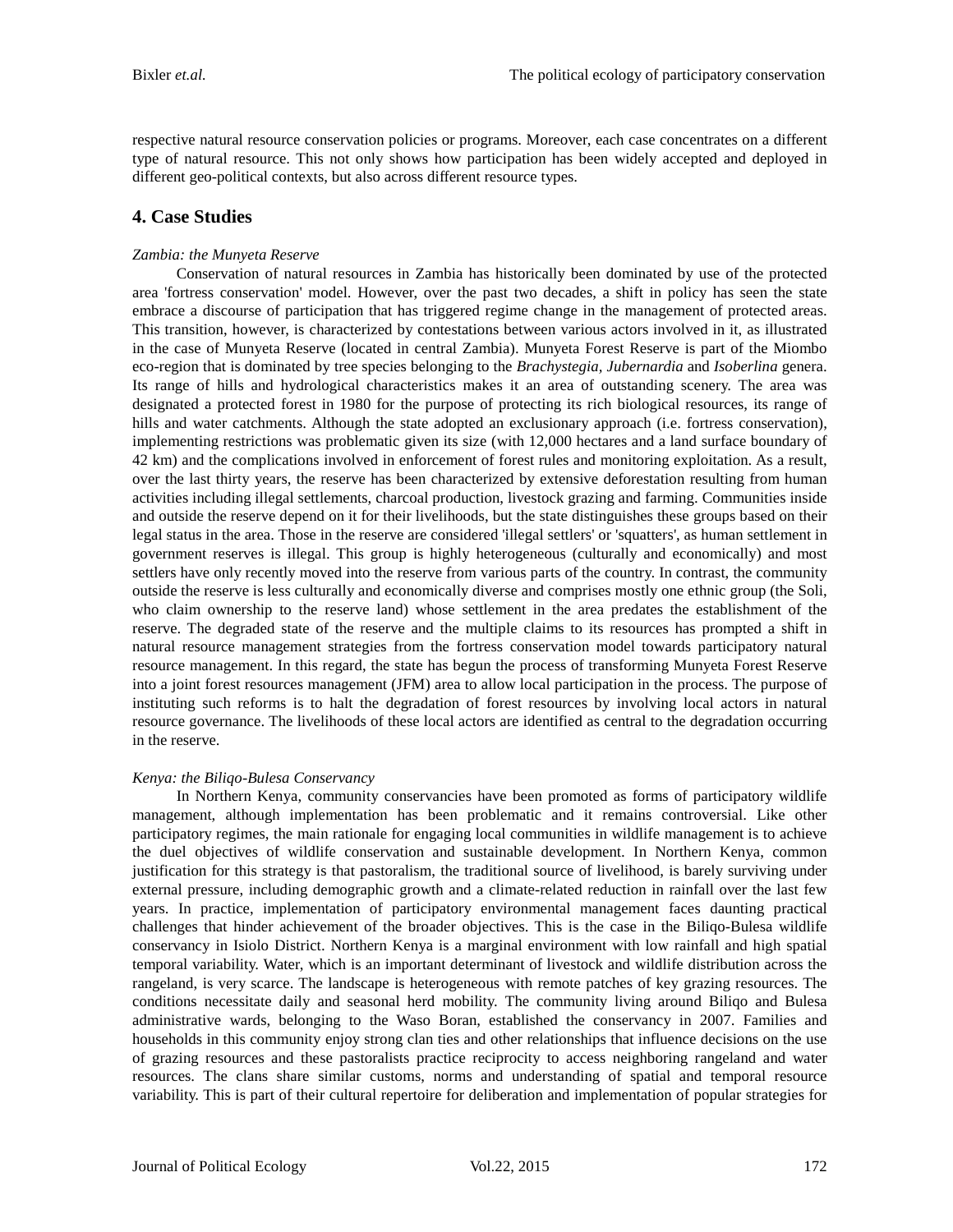resource governance. Biliqo-Bulesa is a member of a network of community conservancies in northern Kenya under the umbrella Northern Rangeland Trust. It also enjoys supports from the Kenya Wildlife service that is the national institution with a mandate to manage wildlife. The 'core conservation areas' (to be set aside exclusively for wildlife) would otherwise be communally owned with no restriction for pastoralists to graze them. However, the position of pastoralists who oppose the conservancy is that exclusion from accessing key grazing resources around Biliqo-Bulesa will have negative impacts on their herd management. Concern is over access to dry season fodder and important salt licks. Increased year-round grazing pressure in the area has meant conservancy members have had to employ local wardens to protect wildlife and enforce access rules and regulations.

### *People*'*s Republic of China, Qinghai: the Sanjiangyuan area*

Starting in the early 2000s the Chinese central government implemented natural resource conservation and environmental governance programs in the Tibetan rangelands of the Qinghai-Tibetan plateau. The Sanjiuangyuan area is 363,000 km<sup>2</sup> in size, and covers  $\sim$ 50% of Qinghai province, with an average altitude of 4000 meters. Over 59% of its land are grasslands (Li *et al.* 2012) and it contains the watersheds of the three major rivers of China – the Mekong, the Yangtze and the Yellow (Dell'Angelo 2012; Yeh 2009). Due to its large water reserves the Sanjiangyuan area has been referred to as the 'Water Tower of Asia' and it is estimated over 60 billion m<sup>3</sup> of water annually are provided through its rivers (Li *et al.* 2012; Shen and Tan 2012). Tibetan pastoralist are the prevalent population in the rangelands, and their presence has been traced, with ecological evidence, back 8,800 years (Miehe *et al.* 2009). Recently, a multiplicity of factors including demographic pressure, ecological disturbances, and policy and institutional arrangements have led to environmental pressure on the rangelands. Government policies target pastoral activity of the Tibetan nomads as a major stressor for the rangelands and therefore the watershed, and an extensive program of resettlement and sedentarization has been implemented. The Chinese government claims that resettlements are voluntary, and that the Tibetan nomads are actively involved in a process of environmental restoration and economic development (Dell'Angelo 2013; Ptackova 2011).

### *United States: Montana*'*s Blackfoot Valley*

The Blackfoot Valley in Montana lies at the southern end of what is known as the Crown of the Continent Ecosystem, an 18 million-acre area (7,284,300 ha) of the Northern Rocky Mountains extending into portions of Canada and the United States. The Blackfoot Watershed totals about 1.5 million acres (607,000 ha), with private ranchlands (24% of the watershed) comprising most of the foothills and lower valley and the upper, forested and mountain areas being owned and managed by the state of Montana (5% of the watershed) and Federal (49% of the watershed) governments. The Plum Creek Timber Company owns the remaining 20% of the watershed. Water resource conflicts are prominent in the western United States (Sabbatier *et al.* 2005), and recreational access, water quality and water quantity problems often serve as the impetus for the establishment of watershed partnerships such as the one in the Blackfoot (Bixler and Taylor 2012). This approach to environmental governance has been a response to ecological degradation of water resources, and to a political stalemate resulting from traditional approaches to environmental conflict resolution (largely through litigation). Within the watershed are seven residential communities, with an additional four 'communities of interest': ranchers, government agencies, land-trusts and recreationists. The diverse nature of land ownership equates to diverse ownership of water rights and uses.

# **5. Results: the influence of institutions and discourses shaping participatory conservation outcomes**

### *Discourse*

Across our cases, we identify two different discourses driving participation: (1) a reflexive reaction to centralized state control, and (2) participation as a response to environmental degradation. In Zambia and Montana, a reaction to state control and the narrative of an 'untouched', 'fragile', and 'pristine' environment that 'requires state control' mobilized local actors, who argued that the land was historically considered a tribal commons (Zambia) and a working landscape (USA) from which local actors derive livelihood benefits.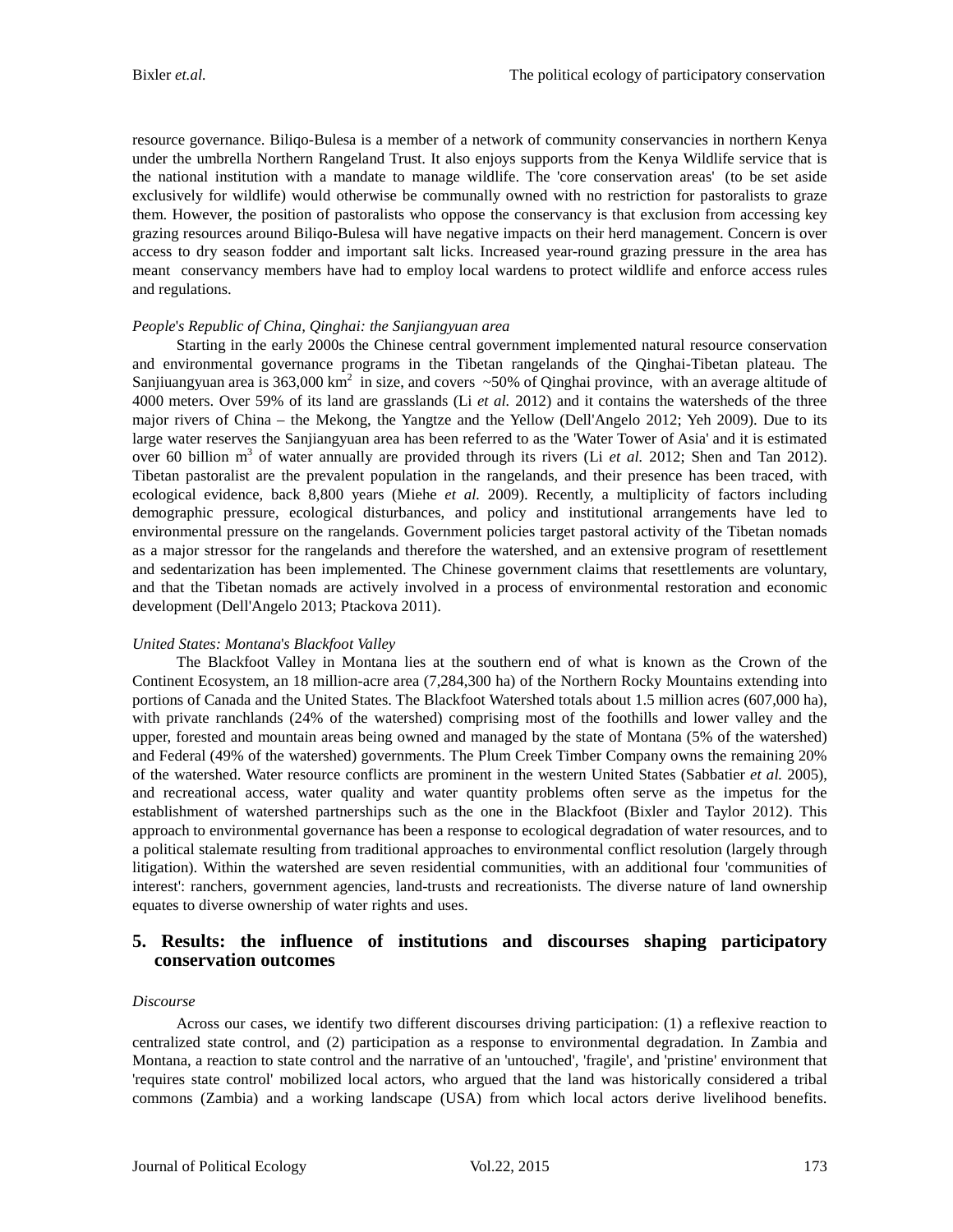Interestingly, in both cases the tensions between local and state actors led to opportunities when political and economic circumstances changed. In Kenya and China, the discourse driving participation is largely driven by long-standing concerns over biodiversity (Kenya) and environmental restoration (China). In line with dominant narratives, local actions are driving undesirable environmental change. This justifies the creation of conservancies and resettlement programs (Kenya and China, respectively), with both using the label of engagement and participation by affected local peoples. Moreover, in both cases, local authorities describe conservation intervention as a positive transition in shifting to a modern (and sedentary) system of livelihood production, in which communities themselves are the main actors and not passive recipients.

#### *Institutions*

We found changing institutions being shaped by, and at the same time shaping, the discourses being used. For example, the protected area model used in Zambia serves as the constitutional and collective choice body that determines who has the right to access or use resources in the reserve. These rules guiding resource management exclude local communities from accessing resources in the reserve and participating in the decisionmaking process surrounding its management. However, these rules are changing, at least rhetorically, under Joint Forest Management (JFM). In JFM, the discourse of participation creates new aggregate arrangements that include communities. The JFM committee, acting as a new collective choice body has now put in place new rules that have been framed as 'JFM' rules.

By contrast, the rangeland of northern Kenya is communally owned, and there is no restriction on grazing wherever it is abundant. Access and resource management is regulated by traditional customary (operational) rules under leadership of the local elders' council (*Jarsa dheda*). Creation of the conservancy introduces new access rules and changes the stewardship from local elders to the conservancy officials. The officials and conservancy committee selected from the local users holds the most powerful position in its operation. They have authority over day-to-day management including recruitment and supervision of community game wardens. Although theoretically the members in this position ought to change on a regular basis, the process is not always transparent.

In China, strong institutions clearly exist at the constitutional level that defines who can access the resource. This is based on ethnicity and socio-economic criteria. The main actors, Tibetan nomads, have authority only at the village government level. Nomads participate in village assemblies (but only men). Nomads have no representation in the higher levels of decisions that affect access to land. The nomads tend to respect the traditional village and inter-villages rules rather than the ones imposed by government. The level of shared information regarding land tenure and grazing information is very high in the village, and not respecting local operational rules leads to discussion and local sanctions in the village assemblies, without government involvement.

In the complex system of federalism in the United States, there are a myriad statutory and administrative rules overlaid upon each other and operating in a particular geographic area. However, the management actions produced by collaborative institutions (such as the non-profit watershed organization in this case) provide new sets of institutional rules governing the use of resources at an operational level within the watershed.

The power of participatory conservation is predicated on the belief that coupled development and conservation outcomes are achievable, and across all cases we find a strong link to economic development (see Vaccaro *et al.* 2013). Zambia experienced significant economic downturn in the 1990s followed by biting structural adjustment policies, that left many people unemployed and resettlement within the Munyeta reserve. Longstanding political and economic marginalization in Kenya, as well as remnants of a secessionist war (Whittaker 2008), has led to current high levels of poverty and livelihood insecurity in the region. This is indicated by smaller herd size at the household level. In Qinghai, China, 39 out of 46 rural counties were officially classified as "poverty stricken" over a decade ago (Qinghai Statistical Yearbook 2001 in Goodman, 2004). Participatory conservation efforts have been catalyzed by the slogan *Open up the west through rebuilding a green west*, a five-year Plan based on environmental sustainability, new infrastructure, and better transport and communication (Goodman 2004). Qinghai's development strategy is part of a wider *Open up the West* campaign (*xibu da kaifa*) introduced by the CCP in 1999 to develop the economy and reduce the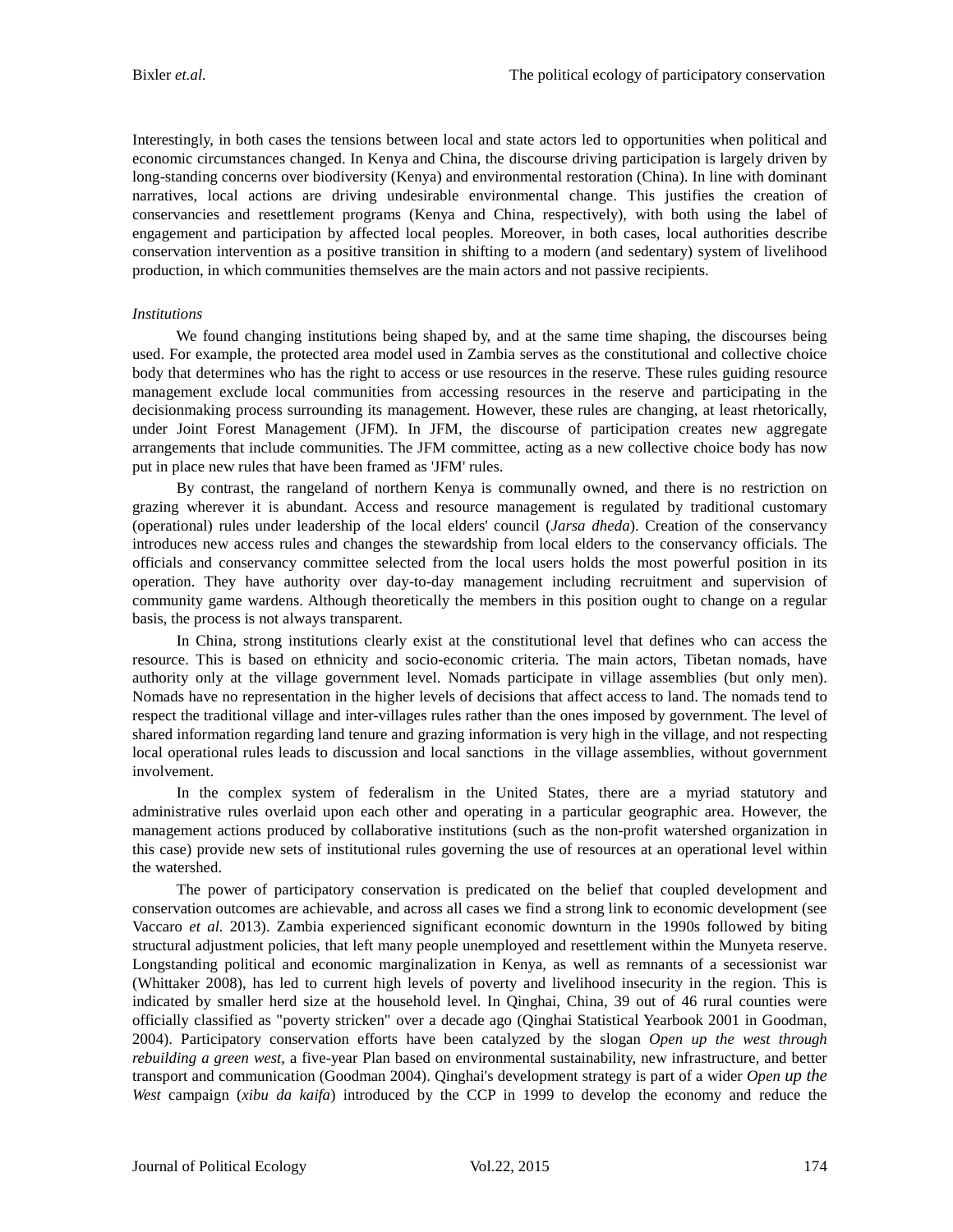economic and infrastructural gaps between the rich East and the poorer interior provinces in China (Yeh 2005). In Montana, ranching and forestry livelihoods have and still tend to dominate the social and cultural milieu of the watershed (and to a lesser extent, recreation and tourism activities are increasing). However, habitat fragmentation and loss of open space through exurban development are threatening some of the livelihood options available for local residents. In all cases, local actors have become dependent on exploitation of local resources for agriculture and other extractive activities. Likewise, in all cases we find political mistrust by local people of state authorities and conservation programs that have external interests behind them, and are trying to dislodge the local in favour of their own projects.

### *The political ecology of participatory conservation*

We found new 'action situations' being created across three of the four cases (Kenya, Montana, and Zambia). The 'JFMs', 'conservancies', and 'watershed collaboratives' provide an arena for local actors' interaction with the state. These arenas are construed as shared decision-making spaces with accompanying distribution of power and responsibilities over natural resources between the state and local communities. The situation in the Chinese case is quite different, and takes into account the level of participation of nomads as it varies in relation to resettlement policies.

These 'spaces', however, vary considerably in the ways they are structured and in their outcomes. In practice, JFM in Zambia is structured in such a way that the state continues to be the main driver of the process, prescribing the goals of conservation and the conditions for local actor participation. By drawing on resources of power (e.g. legal statutes, political power and technical knowledge) the state, through its Forestry Department, continues to retain control of the JFM process. By being prescriptive, the state is able to preserve and advance its interests such as including the retention of revenue generated from the exploitation of forest products and the exclusion of agricultural practices from the reserve. At the same time, local actors (i.e. traditional leaders and reserve residents) have constrained decisionmaking powers (and their interests are ignored). They contest state decisions through local resistance, and defiance of new rules by expanding their agricultural plots in the reserve.

The conservancy in Kenya disrupts traditional social networks that served as an economic cushion, and also as the foundation of social cohesion. The new rules of the conservancy replace customary rules and creates new forms of stratification and power relations, increasing vulnerability and conflict. In addition to harboring a pro-conservation mindset, the people responsible for decision making lack in-depth local knowledge of the functioning of the socio-ecological system that traditionally informs customary management practices. A very similar situation occurs in 'watershed collaboratives' in the US, where new forms of stratification and power relations emerge as certain relationships strengthen between private and public entities at the exclusion of other groups or voices.

In the 'watershed collaboratives', the natural resource management agencies largely operate on legislative mandates to conserve habitat and water resources under the U.S. federal Endangered Species Act and other statutes (for example the minimum levels of flow mandated to sustain endangered fish stocks), which also comes with regulatory power. Those individuals and groups with working relationships to the regulatory authorities are often the beneficiaries of favorable policies and economic returns. Similarly in Kenya, the members of the conservancy are the true beneficiaries. Non-member pastoralists, although having historical claims, contest the conservancies because they can limit their access to key dry season grazing resources and salt licks within the area (Roba and Oba 2013). In Zambia, despite the JFM, the heterogeneity of the community in the reserve, pre-existing customary rules and tribal claims to the reserve land by the Soli tribal community (both outside and inside the reserve) are a major deterrent to the establishment of a new natural resource regime that enables 'participation.'

# **6. Discussion: participation as an outcome**

Many scholars have highlighted the de-politicization of participation, both as a discourse and as a process (Cornwall and Brock, 2005; Hickey and Mohan 2005) and the influence of broader political forces as a key driver for social and conservation outcomes (Blaikie 2006). Whereas institutional theorists have extensively explored the rules, community attributes and local biophysical conditions driving community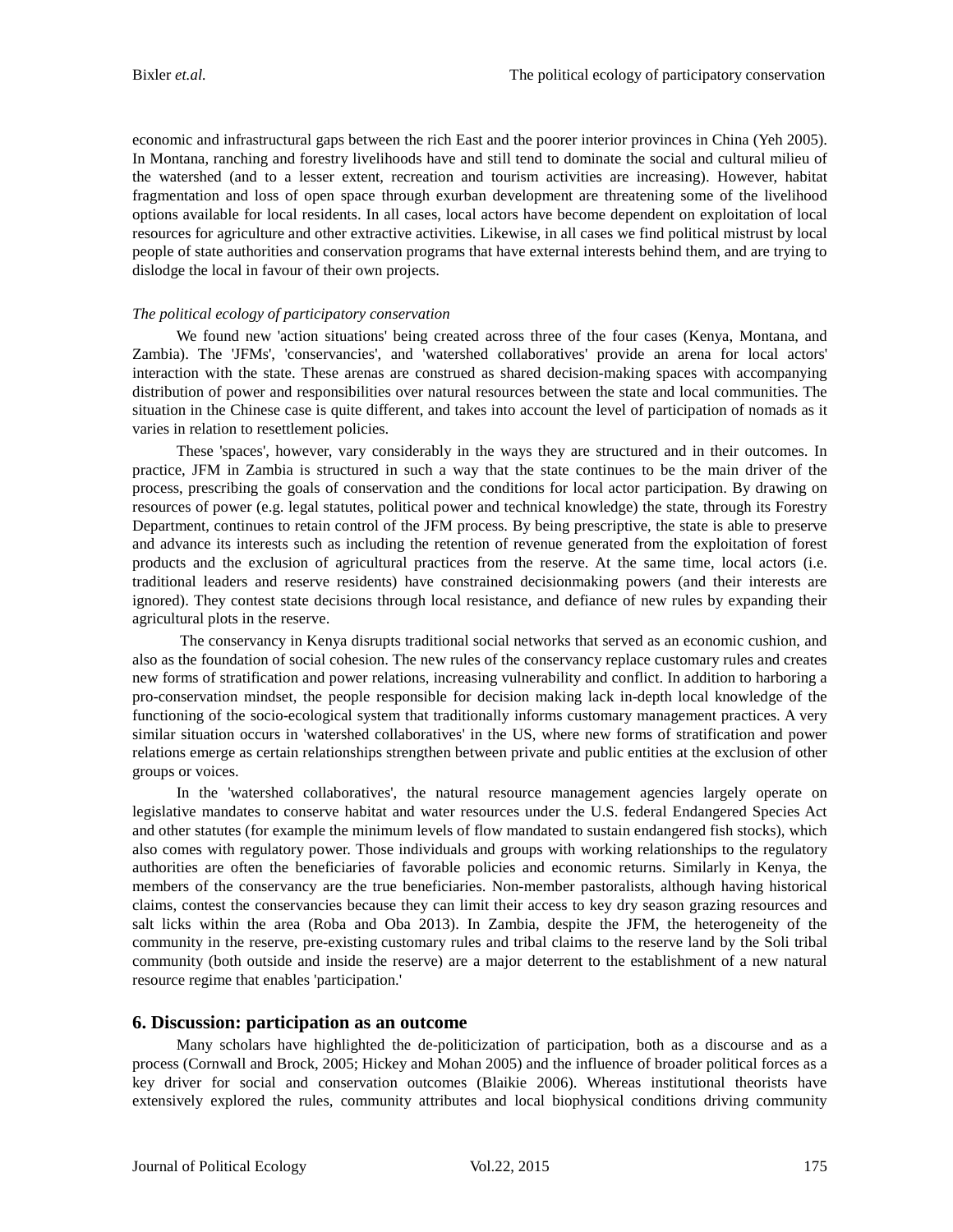participation (Ostrom 1990; 1999), few studies have linked these factors with the broader discursive and local context in which participation projects are embedded. Development and conservation studies have interrogated the discourse of participation, but often using a single country or single case context. While producing rich indepth analysis, these studies have often lacked a comparative analysis of how certain variables can be abstracted and how others remain context-specific. Our analysis indicates striking similarities between some of the variables across our cases. However, without a nuanced appreciation of how institutions intersect with local, national, and international discourses, participation has shortcomings as a blanket policy option. This is the 'participation as panacea' challenge highlighted by Ostrom and Cox (2011).

For example, we find striking similarities between Montana and Zambia on the one hand, and Kenya and China on the other (see Table 2). The biophysical conditions variable (the first having a stationary resource and resource use, and the other being mobile pastoralists) has a large influence on the nature of participation and the institutions governing these systems. Water, forests, grazing resources, agricultural landscapes and other resource systems show important differences in defining the meaning of participation. Institutions are decided through a process (or lack of process) contingent on the nature of the resource. Importantly, and as indicated elsewhere, clear tenure arrangements (i.e. clear property rights) create a less conflictive local context where rights, authorities, and obligations are more easily defined (Ostrom 1990). In Kenya and China, the nature of mobile land use and the interests of different pastoral groups who enjoy usufruct rights need consideration. In China, with its strong state and a sensitivity to Tibetan political autonomy, the nature of participation is 'passive' at best (see Table 1, Hobley 1996).

|                                               | <b>Zambia</b>                                                          | Kenva                                                                                         | China                                    | <b>USA</b>                                                       |
|-----------------------------------------------|------------------------------------------------------------------------|-----------------------------------------------------------------------------------------------|------------------------------------------|------------------------------------------------------------------|
| Biophysical<br>Resource                       | Stationary, forest                                                     | Pastoral, grazing                                                                             | Pastoral, grazing                        | Stationary, water                                                |
| Discourse                                     | Local resistance                                                       | Tragedy of the<br>commons                                                                     | Tragedy of the<br>commons                | Local resistance                                                 |
| <b>Institutions</b>                           | Transition to new<br>institutional<br>arrangements                     | Tensions between                                                                              | Rules that restrict                      | Shape local                                                      |
| (constitutional<br>level)                     |                                                                        | customary rules and<br>conservancy rules                                                      | access                                   | arrangements                                                     |
| <b>Institutions</b><br>(operational<br>level) | Local livelihoods.<br>competing ethnic and<br>socio-economic<br>groups | Local livelihood.<br>traditional clan<br>cooperation across<br>spatial-temporal<br>dimensions | State-centric<br>economic<br>development | Local conservation<br>to avert outside<br>development<br>threats |
| Action<br>Situation                           | <b>Joint Forest</b><br>Management                                      | Conservancies                                                                                 | Settlement<br>programs                   | Watershed<br>collaboratives                                      |
| Participation                                 | Functional<br>participation                                            | Functional<br>participation                                                                   | Passive<br>participation                 | Interactive<br>participation                                     |

Table 2: Summary of results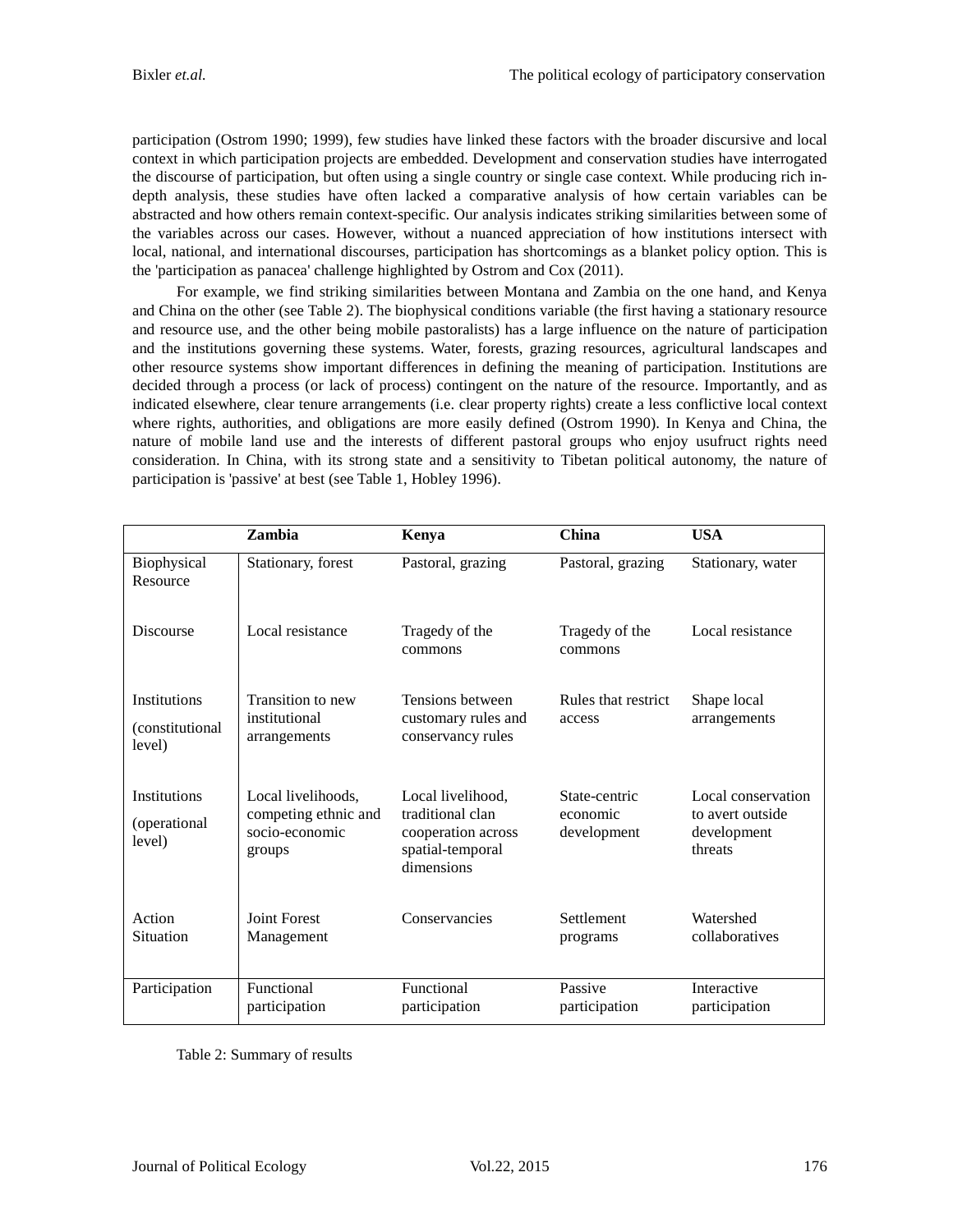In Zambia, institutional structures have been established to guide participation. However, despite local actors being represented on joint forest management committees, they have been made to conform to bureaucratic regulations developed by the state, such that the rules still represent the decisions of external actors rather than local ones. Their participation is, in practice, a means to achieve goals set by external actors (i.e. the state). Consequently, local actors are merely co-opted in decisions made by the state and other external actors. Applying Hobley's framework, this is more like functional participation (see also Buchy and Race 2001; Jones 2006). Although local actors are not ignored completely in decision-making, they still have very limited decision-making power because of the influence of more powerful actors in the process.

All of these cases illustrate how unequal power relations between actors operating at various levels (e.g. between the state and local communities) involved in participatory programs favor the interests of the more powerful. The challenge, however, is not limited to bettering relationships between state actors (and NGOs) and the community, but also between members of the local community itself. The Kenyan case, for example, shows how the benefits of natural resources conservation can easily be skewed in favor of one group of people at the expense of other groups in the community itself. Participation by local peoples in Kenya is 'functional' in its aim to meet goals and objectives imposed from the outside.

Similarly in Montana, 'participation' enables a certain social segment to achieve their livelihood aims while excluding the claims of other, and equally valid, social groups and interests. This finding supports others who recognize that the notion of 'community' in the discourse of participation may serve to conceal the power relations within communities, and mask biases in interests and needs based on ethnicity, class, religion, gender and other factors (Agrawal and Gibson 1999; Barrow *et al.* 2002; Brown 2003; Cooke and Kothari 2001). This suggests the need for participatory processes to engage critically with the notion of community in order to understand the various interests concealed by the term.

We find similar, very interesting comparisons in the discourse used to enable participatory conservation in different cases. Again, we find similarities between Zambia and Montana, and China and Kenya. In the Northern Kenyan case, local communities were convinced to by 'participatory conservation' without adequate knowledge of the long term implications for their livelihood systems, and for the unique bio-cultural landscape that they have managed for centuries. Participation was driven less by local resistance and more from a longstanding enactment of strategies to avert the 'tragedy of the commons.' Similarly, in China we find participation being driven by a desire to avert a 'tragedy of the commons', but where participation is imposed, since the state-centric vision of watershed restoration is discordant with the nomadic lifestyle of local actors and the existing institutional arrangements that govern the organization of their livelihoods. The rules-in-use guiding participation in the watershed preservation program have not resulted in any transfer of decisionmaking powers to local actors. Interestingly, the discourse of 'watershed restoration' in Montana *has* catalyzed conservation and the engagement of local participation. In this case, however, we find 'participation' emerging from a context of local resistance rather than it being a response to a pre-existing narrative of resource degradation and scarcity.

# **7. Conclusions**

In spite of strong rhetoric of participation in all four cases, we find significant variation of outcomes in the ways participatory discourse was implemented across contexts. While this is unsurprising in many ways, it does raise concerns about the linkages between conservation theory, policy and programmatic efforts of implementation, and local livelihood and conservation outcomes. It is not evident that the touting of participation as a panacea for more sustainable natural resource management by large international donors and multi-national bodies has led to better ourcomes. Theories of participatory governance need to be less generalized and more situated within the contours of place-based institutional and environmental histories.

The challenges of conducting a study such as this are clear and obvious. Despite a general and easily understandable theory of participation, institutional factors shape outcomes and these vary across a wide spectrum. We have looked at how the institutional dynamics, discourses, and action situations in different geopolitical contexts shape participation, and the social and ecological implications of these participatory conservation interventions. We find similarities across contexts, but also important differences. The value in a study such as this is not the knowledge it generates about particular cases, but rather what it can tell us about conservation programs writ-large. We find that the drive for participation comes from two primary sources: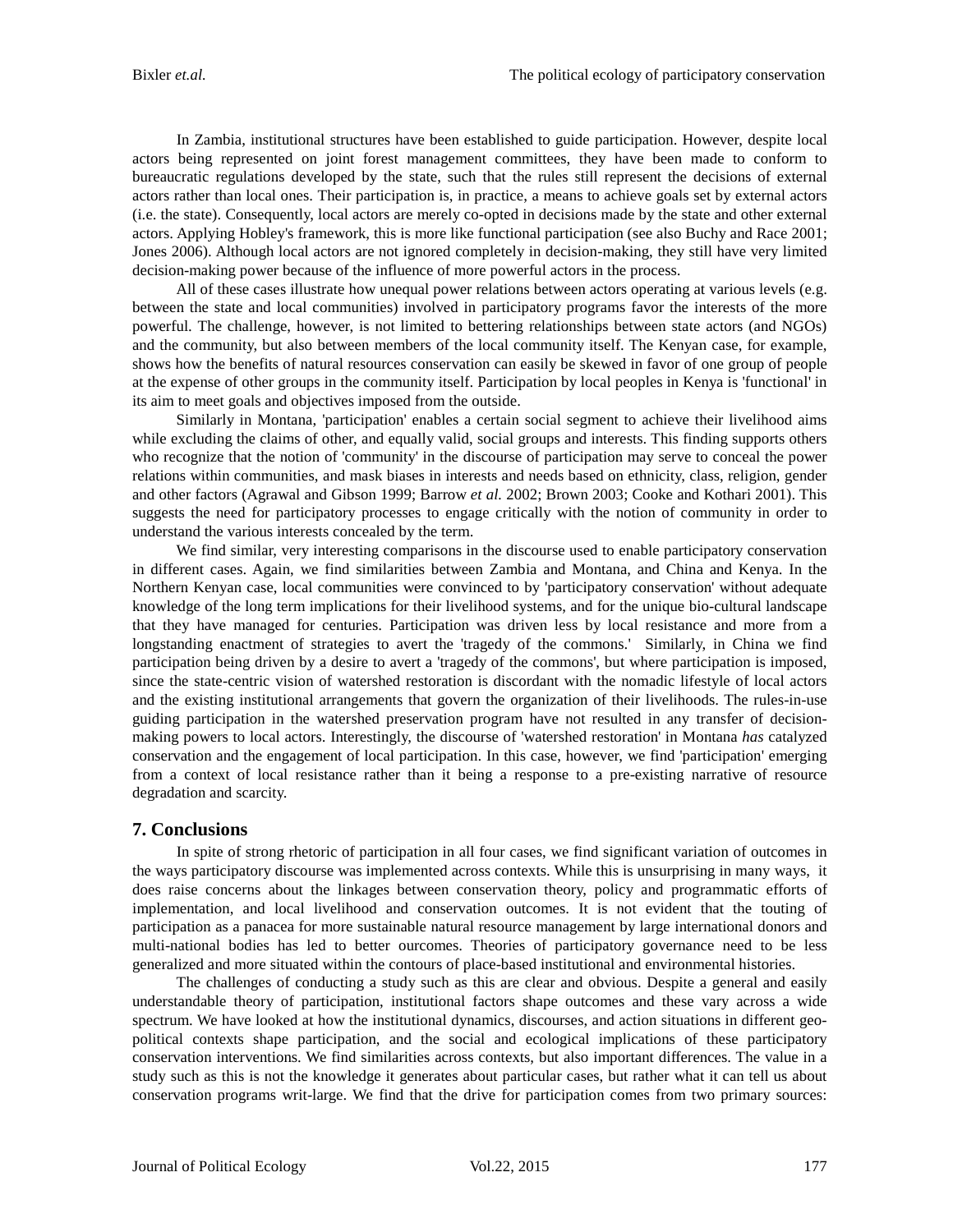local resistance to state control of natural resources (as the literature confirms), but also a traditional tragedy of the commons arguments that provides the rationale for some form of intervention. In the latter situation, Cooke and Kothari's (2001) argument appears to hold; despite the rhetoric of local actor empowerment and the democratic language underpinning participatory programs, it is more likely that participation fosters tyranny than democratic ideals. This happens when participation is framed in such a way that powerful actors continue to override local actors' interests, and constrain their spaces for decision making.

Although participation has been globally applied as a panacea for natural resource management, this study illustrates the gap between its theory and implementation, and illustrates the role of political ecology in shaping institutional dynamics. Through this lens, we reveal the dialectical process of conservation, since the very institutions that participation is intended to build create resistance to those that orchestrate it. Conservation theory, and theories of participatory governance, must consider these dynamics if we are to move conservation forward in a way that authentically incorporates local level livelihood concerns.

### **References**

- Adisu, M., and J. Croll. 1994. Human and social imperatives for environmental and resource management in Southern Africa. In *ICUN Proceedings of Round Table Conference held at Kwa Maritime Camp*, Pilanesberg National Park, Northwest Province, South Africa, 14-18 August 1994.
- Adger N.W., T.A. Benjaminsen, K. Brown, and H. Svarstad. 2002. Advancing a political ecology of global environment discourses. *Development and Change* 32 (4): 681-715.
- Agrawal, A. 1999. *Greener pastures: politics, markets, and community among a migrant pastoral people*. Durham, NC: Duke University Press.
- Agrawal, A. and C.C. Gibson. 1999. Enchantment and disenchantment: the role of community in natural resource conservation. *World Development* 27: 629-649.
- Arnstein, S.R. 1969. [A ladder of citizen participation.](http://lithgow-schmidt.dk/sherry-arnstein/ladder-of-citizen-participation.html) *Journal of the American Planning Association* 35 (4): 216–224.
- Bryant, R. and S. Bailey. 1997. *Third world political ecology: an introduction*. London: Routledge.
- Banerjee, S.B. 2001. Corporate citizenship and indigenous stakeholders: exploring a new dynamic of organisational-stakeholder relationships. *Journal of Corporate Citizenship* 1(17): 39-55.
- Barr, C., I.J. Resosudarmo, J. McCarthy, and A. Dermawan (eds). 2006. *[Decentralisation of forest](http://www.cifor.org/publications/pdf_files/Books/BBarr0601.pdf)  [administration in Indonesia: implications for forest sustainability, economic development and](http://www.cifor.org/publications/pdf_files/Books/BBarr0601.pdf)  [community livelihoods](http://www.cifor.org/publications/pdf_files/Books/BBarr0601.pdf)*. Bogor: CIFOR.
- Barrow, E., J. Clarke, I. Grundy, K.R. Jones, and Y. Tessema. 2002. *[Analysis of stakeholder power and](http://pgis-tk.cta.int/m04/docs/M04U03_power_analysis_%202000-019-09.pdf)  [responsibilities in community involvement in forest management in Eastern and Southern Africa.](http://pgis-tk.cta.int/m04/docs/M04U03_power_analysis_%202000-019-09.pdf)*  Nairobi: IUCN.
- Berkes, F. 2004. Rethinking community-based conservation. *Conservation Biology* 18: 621–630.
- Berkes, F. 2010. Devolution of environment and resources governance: trends and futures. *Environmental Conservation* 37 (4): 489-500.
- Biggs, S., 1989. Resource-poor farmer participation in research: a synthesis of experiences from nine national agricultural research systems. *OFCOR Comparative Study Paper* 3. The Hague: International Service for National Agricultural Research.
- Bixler, R.P. 2013*.* [The political ecology of local environmental narratives: power, knowledge, and Mountain](http://jpe.library.arizona.edu/volume_20/Bixler.pdf)  [Caribou conservation.](http://jpe.library.arizona.edu/volume_20/Bixler.pdf) *Journal of Political Ecology* 20: 273-285.
- Bixler, R.P. and P.L. Taylor. 2012*.* [Toward a community of innovation in community-based natural resource](http://www.researchgate.net/profile/Patrick_Bixler/publication/263965283_Towards_a_Community_of_Open_Innovation_in_Community-based_Natural_Resource_Management_Insights_from_Open_Source_Software/links/02e7e53c6c06685260000000.pdf)  [management: insights from Open Source software.](http://www.researchgate.net/profile/Patrick_Bixler/publication/263965283_Towards_a_Community_of_Open_Innovation_in_Community-based_Natural_Resource_Management_Insights_from_Open_Source_Software/links/02e7e53c6c06685260000000.pdf) *Human Organization* 71 (3): 234-243.
- Blaikie, P.M. 2006. Is small really beautiful? community-based natural resource management in Malawi and Botswana. *World Development* 34 1942–1957.
- Botes, L., and D. van Rensburg. 2000. [Community participation in development: nine plagues and twelve](https://utad1112gdl.wikispaces.com/file/view/CDJ_Participation.PDF)  [commandments.](https://utad1112gdl.wikispaces.com/file/view/CDJ_Participation.PDF) *Journal of Community Development* 35: 41–58.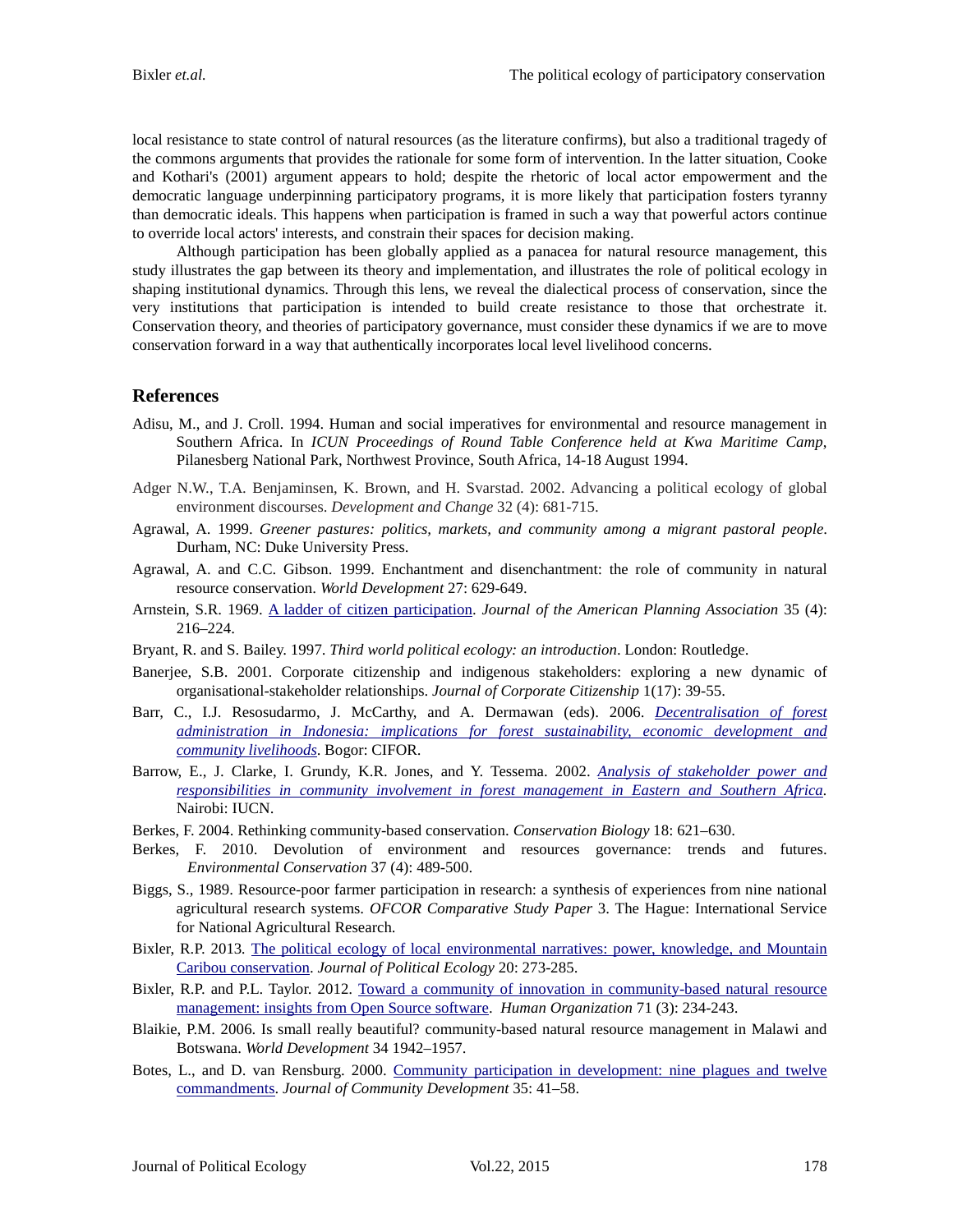- Brosius, J.P., A.L. Tsing, and C. Zerner. 1998. Representing communities: histories and politics of community-based natural resource management. *Society and Natural Resource Management* 11: 157- 168.
- Brown, K., 2003. Three challenges for a real people-centered conservation. *Global Ecology and Biogeography* 12: 89–92.
- Buchy, M. and D. Race. 2001. The twists and turns of community participation in natural resource management in Australia: what is missing? *Journal of Environmental Planning and Management* 44: 293–308.
- Campbell, L. M. 2000. Human need in rural developing areas: perceptions of wildlife conservation experts. *Canadian Geographer / Le Géographe Canadien* 44: 167–181.
- Clement, F. 2010. Analysing decentralised natural resource governance: proposition for a "politicised" institutional analysis and development framework. *Policy Sciences* 43 129–156.
- Clement, F., J.M. Amezaga. 2008. Linking reforestation policies with land use change in northern Vietnam: why local factors matter. *Geoforum* 39: 265–277.
- Clement, F. and J.M. Amezaga. 2009. Afforestation and forestry land allocation in northern Vietnam: analysing the gap between policy intentions and outcomes. *Land Use Policy* 26: 458–470.
- Cooke, B. and U. Kothari (eds.). 2001. *Participation: the new tyranny?* London: Zed Books.
- Cornwall, A. and K. Brock. 2005. What do buzzwords do for development policy? A critical look at "participation", "empowerment" and "poverty reduction". *Third World Quarterly* 26: 1043–1060. [draft](http://www.unrisd.org/80256B3C005BD6AB/%28httpAuxPages%29/3AB19BA1E9FD21A0C1256E7B004B7754/$file/Cornwall.pdf)
- Dell'Angelo, J. 2012. The sedentarization of Tibetan nomads: conservation or coercion. In H. Healy, J. Martínez-Alier, L. Temper, M. Walter and J.F. Gerber (eds). *Ecological economics from the ground up. London:* Routledge. Pp 309-322.
- Epstein, G., Pittman, J., Alexander, S.M., Berdej, S., Dyck, T., Kreitmair, U., Raithwell, K.J., Villamayor-Tomas, S., Vogt, J. and D. Armitage. 2015. Institutional fit and the sustainability of social–ecological systems. *Current Opinion in Environmental Sustainability* 14: 34-40.
- Escobar, A. 1996. Constructing nature: elements for a poststructural political ecology. In R. Peet and M.J. Watts (eds). *Liberation ecologies: environment, development, social movements*. New York: Routledge.
- Escobar, A. 1999. After nature: [steps to an antiessentialist political ecology.](http://anthro.vancouver.wsu.edu/media/Course_files/anth-490-edward-h-hagen/escobar-1999-after-nature-steps-to-an-antiessentialist-political-ecology.pdf) *Current Anthropology* 40 (1): 1– 30.
- Fabricius, C. and S. Collis. 2007. Community based natural resource management: governing the commons. *Water Policy* 9 (Supplement 2): 83 -97.
- Forsyth, T., M. Leach, and I. Scoones. 1998. *Poverty and environment: priorities for research and policy*. An overview study prepared for the United Nations Development Program and European Commission. Institute of Development Studies, Sussex, United Kingdom.
- Forsyth, T., 2003. *Critical political ecology: the politics of environmental science*. London: Routledge.
- Gezon, L., S. Paulson. 2005. Place, power, difference: multiscale research at the dawn of the twenty-first century. In L. Gezon and S. Paulson (eds.) *Political ecology across spaces, scales, and social groups.*  New Jersey: Rutgers University Press. Pp. 1-16.
- Gillson, L., 2004. Testing non-equilibrium theories in savannas: 1400 years of vegetation change in Tsavo National Park, Kenya. *Ecological Complexity* 1: 281–298.
- Goodman, D.S.G. (ed.), 2004. *China*'*s campaign to* "*open up the West*"*: national, provincial and local perspectives.* Cambridge: Cambridge University Press.
- Gordillo, G. and K. Andersson. 2004. From policy lessons to policy actions: motivation to take evaluation seriously. *Public Administration and Development* 24:305–320
- Grimble, R. and M. Laidlaw. 2002. [Biodiversity management and local livelihoods: Rio +10.](http://www.odi.org/sites/odi.org.uk/files/odi-assets/publications-opinion-files/2815.pdf) *Overseas Development Institute: Natural Resource Perspectives* 73: 1-4.
- Habermas, J. 1984. *The theory of communicative action: reason and the rationalization of society*. Boston: Beacon Press.
- Hajer, M.A. 1996. *The politics of environmental discourse: ecological modernization and the policy*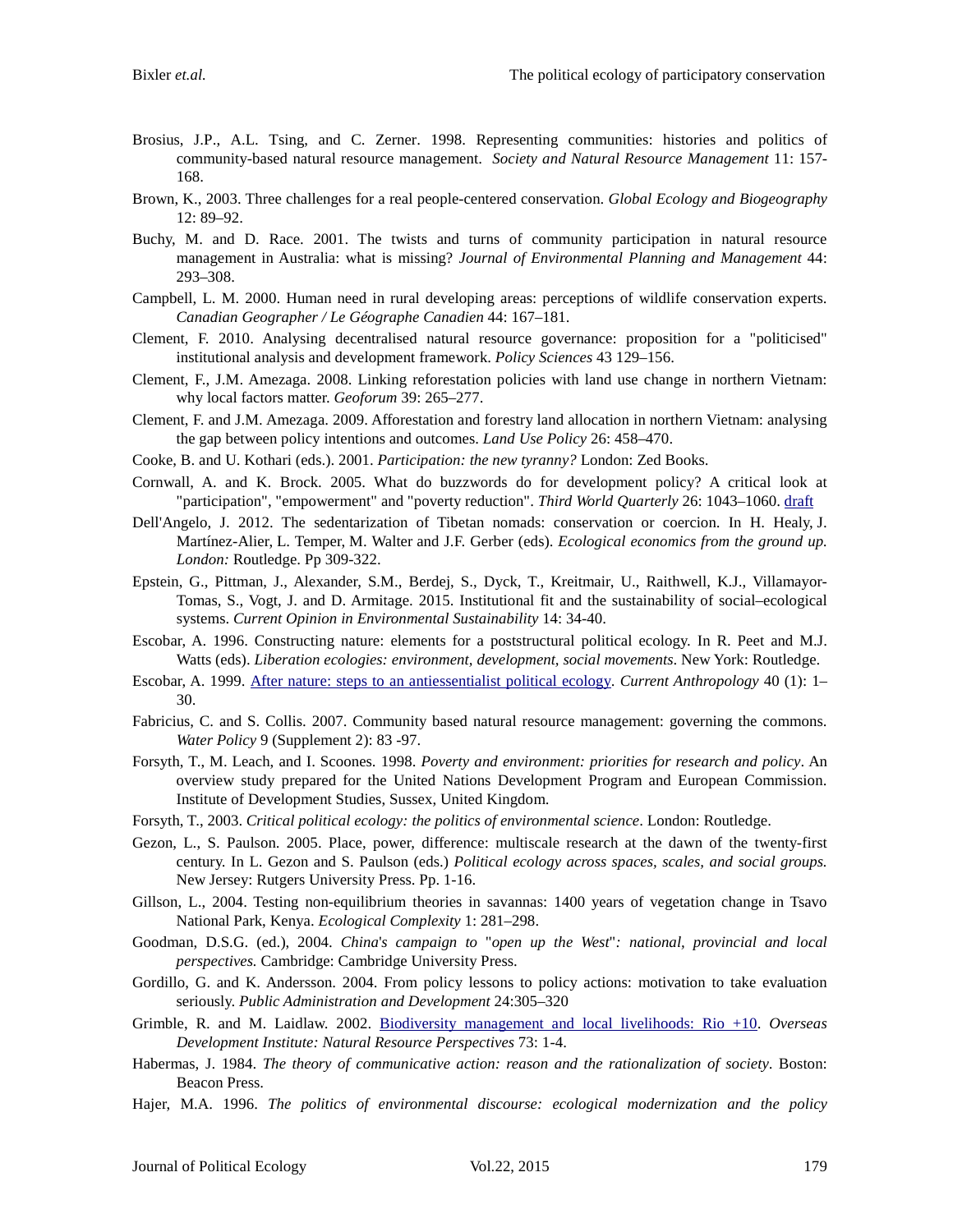*process*. Oxford: Oxford University Press.

- Hajer, M. and W. Versteeg. 2005. A decade of discourse analysis of environmental politics: achievements, challenges, perspectives. *Journal of Environmental Policy and Planning* 7:175–184.
- Hardin, G., 1968. The tragedy of the commons. *Science* 162: 1243–1248.
- Hickey, S. and G. Mohan. 2005. Relocating participation within a radical politics of development. *Development and Change* 36: 237–262.
- Hess, C. and E. Ostrom. 2007. *Understanding knowledge as a commons: from theory to practice.* Cambridge, MA: The MIT Press.
- Hobley, M., 1996. *[Participatory forestry: the process of change in India and Nepal](http://www.odi.org/sites/odi.org.uk/files/odi-assets/publications-opinion-files/8144.pdf)*. ODI Rural Development Forestry Study Guide 3. London: Overseas Development Institute.
- Hulme, D. and M. Murphree. 1999. Communities, wildlife and the "new conservation" in Africa. *Journal of International Development* 11: 277–285.
- Hurley, J.M., C. Ginger, and D.E. Capen. 2002. Property concepts, ecological thought, and ecosystem management: a case of conservation policymaking in Vermont. *Society and Natural Resources* 15: 295– 312.
- Jones, S., 2006. A political ecology of wildlife conservation in Africa. *Review of African Political Economy* 33: 483–495.
- Kepe, T., J.-F. Bissonnette, and D.J. Roberts. 2008. Why are students attracted to political ecology? *Environment and Planning A* 40: 2539–2543.
- Kiser, L. and E. Ostrom. 1982. The three words of action: a metatheoretical synthesis of institutional approaches. In Ostrom, E. (ed.) *Strategies of political inquiry*. Thousand Oaks: Sage. Pp 179–222.
- Khalif, Z.K. and G. Oba. 2013. '*Gaafa dhaabaa* [the period of stop': narrating impacts of](http://link.springer.com/article/10.1186%2F2041-7136-3-14%23page-1) *Shifta* insurgency on [pastoral economy in northern Kenya, c. 1963 to 2007.](http://link.springer.com/article/10.1186%2F2041-7136-3-14%23page-1) *Pastoralism: Research, Policy and Practice* 3: 14.
- Khan, M.T. 2013. Theoretical frameworks in political ecology and participatory nature/forest conservation: the necessity for a heterodox approach and the critical moment. *Journal of Political Ecology* 20: 461-472.
- Khan, M.T. and T. Lynch. 2013. The genealogy of contemporary nature/forest conservation. *Human Geography.* 6(3): 106-120.
- Lankford, B. and T. Beale. 2007. Equilibrium and non-equilibrium theories of sustainable water resources management: dynamic river basin and irrigation behaviour in Tanzania. *Global Environmental Change* 17:168–180.
- Lawrence, A., 2006. No personal motive? Volunteers, biodiversity, and the false dichotomies of participation. *Ethics, Place and Environment* 9: 279–298.
- Larson, A. and F. Soto. 2008. Decentralization of natural resource governance regimes. *Annual Review of Environment and Resources* 33: 213-239.
- Li, X. L., G. Brierley, D.J. Shi, X.L. Xie, and H.Q. Sun. 2012. Ecological protection and restoration in Sanjiangyuan National Nature Reserve, Qinghai Province, China. In Higgitt, D.L. (ed.) *Perspectives on Environmental Management and Technology in Asian River Basins*. Dordrecht: Springer. Pp. 93-120.
- McCarthy, J. 2005. Devolution in the woods: community forestry as hybrid neoliberalism. *Environment and Planning A* 37: 995-1014.
- McGinnis, M.D. 2011. Networks of adjacent action situations in polycentric governance. *Policy Studies Journal* 39 (1): 45–72.
- Mery, G. 2005. *Forests in the global balance: changing paradigms*. International Union of Forest Research Organisations, Vienna, Austria.
- Mfune, O. 2014. Managing common pool resources without state support: insights from Shisholeka community in Central Zambia. *Environment, Development, and Sustainability* 16 (6): 1263-1280.
- Miehe, G., S. Miehe, K. Kaiser, C. Reudenbach, L. Behrendes, L. Duo, and F. Schlütz. 2009. How old is pastoralism in Tibet? An ecological approach to the making of a Tibetan landscape. *Palaeogeography, Palaeoclimatology, Palaeoecology* 276(1) 130-147.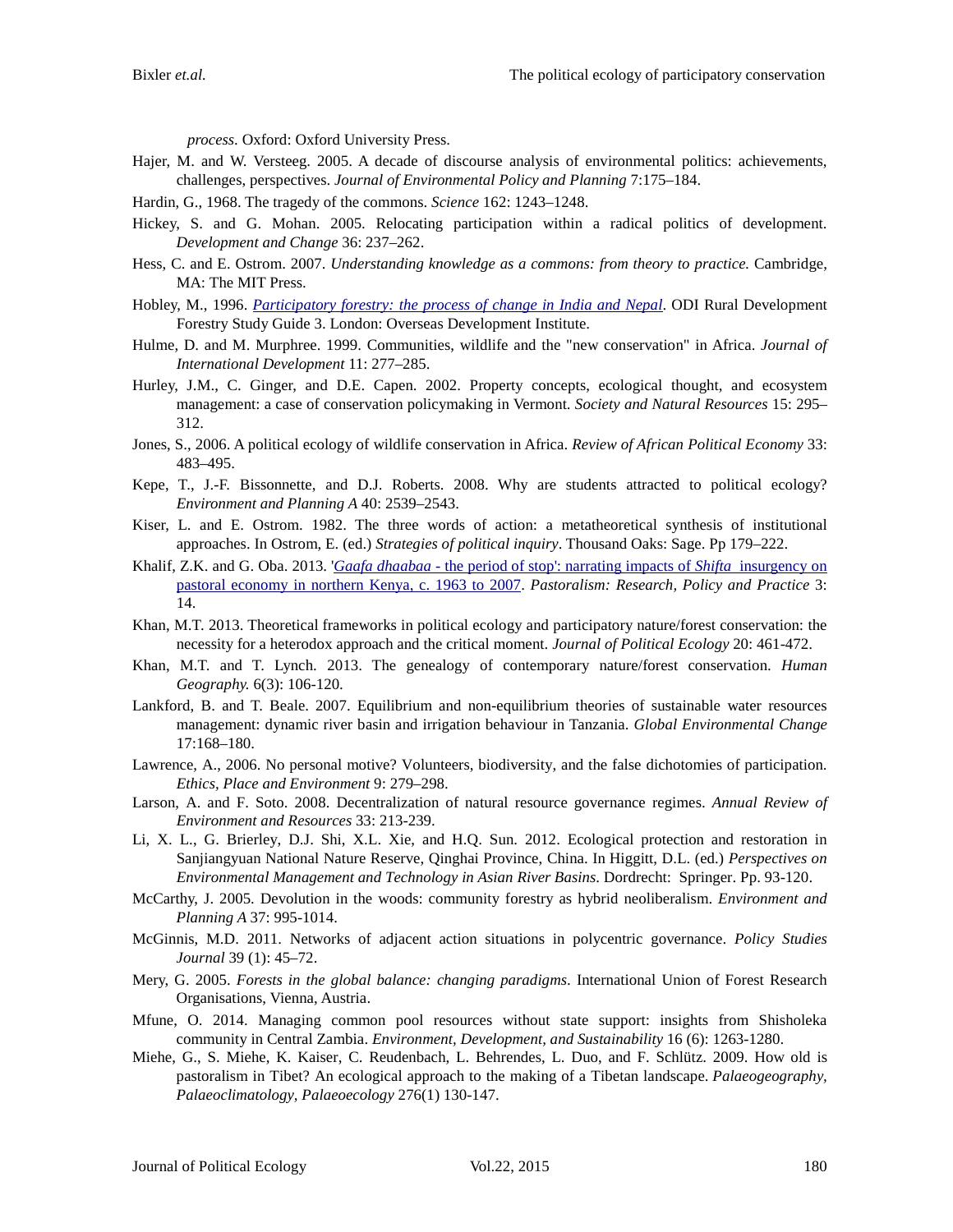- Nelson, F. (ed.) 2010. *Community rights, conservation and contested land: the politics of natural resource governance in Africa*. London: Earthscan.
- North, D.C. 1991. Institutions. *Journal of Economic Perspectives,* 5 (1): 97 112.
- Oakerson, R.J. 1992. Analyzing the commons: a framework. In Bromley, D.W. (ed.) *Making the commons work: theory, practice, and policy*. San Francisco: ICS Press.
- Ostrom, E. 1990. *Governing the commons : the evolution of institutions for collective action*. Cambridge: Cambridge University Press.
- Ostrom, E. 1999. Coping with tragedies of the commons. *Annual Review of Political Science* 2: 493-535.
- Ostrom, E. 2011. Background on the institutional analysis and development framework. *Policy Studies Journal* 39: 7–27.
- Ostrom, E. and M. Cox. 2011. Moving beyond panaceas: a multitiered diagnostic approach for socialecological analysis. *Environmental Conservation* 37 (4): 451-463.
- Ostrom, E., R. Gardner, and J. Walker. 1994. *Rules, games, and common-pool resources*. Ann Arbor, MI: University of Michigan Press.
- Ptackova, J. 2011. [Sedentarisation of Tibetan nomads in China: implementation of the Nomadic Settlement](http://www.pastoralismjournal.com/content/pdf/2041-7136-1-4.pdf)  [Project in the Tibetan Amdo area;](http://www.pastoralismjournal.com/content/pdf/2041-7136-1-4.pdf) Qinghai and Sichuan Provinces. *Pastoralism: Research, Policy and Practice* 1(1): 1-11.
- Reed, M. 2008. Stakeholder participation for environmental management. *Biological Conservation* 141: 2417- 2431.
- Ribot, J. 2002. *[Democratic decentralization of natural resources: institutionalizing popular participation.](http://pdf.wri.org/ddnr_full_revised.pdf)*  Washington D.C.: World Resources Institute.
- Ribot, J.C., A.R. Magalhães, and S.S. Panagides. 2005. *Climate variability, climate change, and social vulnerability in the semi-arid tropics*. Cambridge: Cambridge University Press.
- Rinzin, C., W.J.V. Vermeulen, M.J. Wassen, and P. Glasbergen. 2009. Nature conservation and human wellbeing in Bhutan: an assessment of local community perceptions. *The Journal of Environment Development* 18: 177–202.
- Roba, H. G. and G. Oba. 2013. Understanding the role of local management in vegetation recovery around pastoral settlements in Northern Kenya. *Environmental Management* 51: 838-849.
- Robbins, P. 2004. *Political ecology: a critical introduction*. Oxford: Wiley-Blackwell.
- Roe, D., Nelson F., and C. Sandbrook. 2009. *[Community management of natural resources in Africa : impacts,](http://pubs.iied.org/17503IIED.html)  [experiences and future directions](http://pubs.iied.org/17503IIED.html)*. London: International Institute for Environment and Development.
- Rowe, G. and Frewer, L. 2000. Public participation methods: a framework for evaluation in science. *Technology and Human Values* 25: 3–29.
- Sabatier, P.A., W. Focht, M. Lubell, M., Z. Trachtenberg, A. Vedlitz, and M. Matlock (eds.). 2005. *Swimming upstream: collaborative approaches to watershed management*. Cambridge, MA: MIT Press.
- Sayer, J. and Elliot, C. 2005. Re-inventing forests for the  $21<sup>st</sup>$  century. In Mery G., R.I. Alfaro, M. Kanninen and M. Lobovikov (eds.). *Forests in a global balance - changing paradigms*. IUFRO World Series 17. Vienna: IUFRO. Pp. 39-47.
- Shen, X., and J. Tan. 2012. Ecological conservation, cultural preservation, and a bridge between: the journey of Shanshui Conservation Center in the Sanjiangyuan region, Qinghai-Tibetan Plateau, China. *Ecology and Society* 17(4), 38.
- Scherr, S.J. 2000. A downward spiral? Research evidence on the relationship between poverty and natural resource degradation. *Food Policy* 25 479–498.
- Scott, J. 1998. *Seeing Like a state: how certain schemes to improve the human condition have failed*. New Haven, CT: Yale University Press.
- Simon, R.B. 2004. *Political ecology of living aquatic resources in Lao PDR*. PhD Dissertation. University of Sydney, Australia.
- Simsik, M.J. 2002. The political ecology of biodiversity conservation on the Malagasy Highlands. *GeoJournal*  58: 233–242.